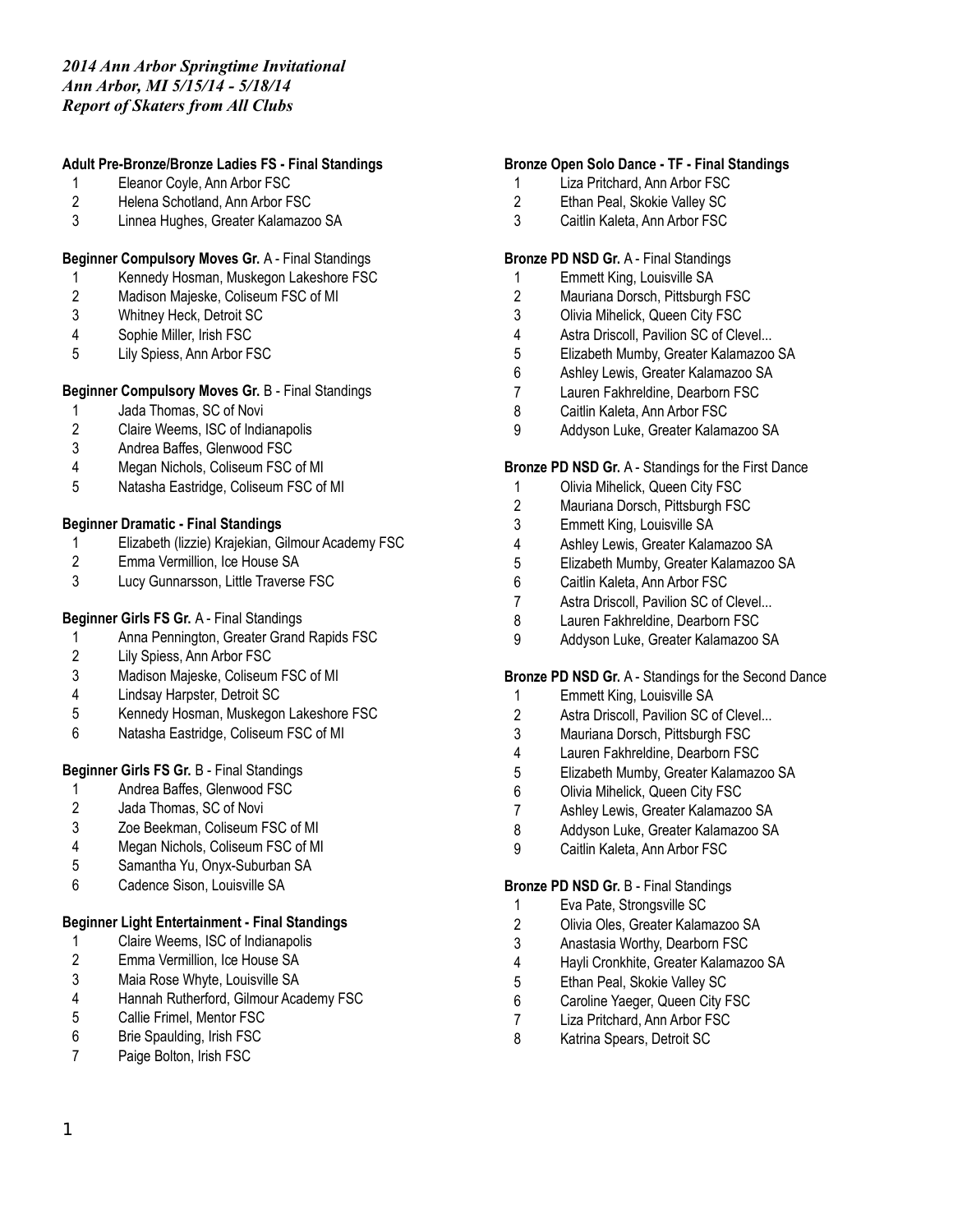**Bronze PD NSD Gr.** B - Standings for the First Dance

- Eva Pate, Strongsville SC
- Anastasia Worthy, Dearborn FSC
- Olivia Oles, Greater Kalamazoo SA
- Caroline Yaeger, Queen City FSC
- Ethan Peal, Skokie Valley SC
- Hayli Cronkhite, Greater Kalamazoo SA
- Liza Pritchard, Ann Arbor FSC
- Katrina Spears, Detroit SC

### **Bronze PD NSD Gr.** B - Standings for the Second Dance

- Eva Pate, Strongsville SC
- 2 Hayli Cronkhite, Greater Kalamazoo SA<br>3 Olivia Oles. Greater Kalamazoo SA
- Olivia Oles, Greater Kalamazoo SA
- Ethan Peal, Skokie Valley SC
- Anastasia Worthy, Dearborn FSC
- 6 Caroline Yaeger, Queen City FSC<br>7 Liza Pritchard. Ann Arbor FSC
- Liza Pritchard, Ann Arbor FSC
- Katrina Spears, Detroit SC

### **Gold Open Solo Dance - QS - Final Standings**

- Audrianna Fabrizio, Columbine FSC
- Wolfgang Ebersole, Ann Arbor FSC
- Nicolette Fey, Detroit SC

#### **Gold Open Solo Dance - Westminster Waltz - Final Standings**

- Audrianna Fabrizio, Columbine FSC
- Wolfgang Ebersole, Ann Arbor FSC

#### **Gold PD NSD - Final Standings**

- Jenna Blackburn, Greater Kalamazoo SA
- Wolfgang Ebersole, Ann Arbor FSC
- Aliyah Cohen, Columbus FSC
- Courtney Burgam, Detroit SC
- Eden Bathelt, Skokie Valley SC
- Nicolette Fey, Detroit SC
- Sarah Moreau, Greater Kalamazoo SA
- Audrianna Fabrizio, Columbine FSC
- Connie Achtenberg, Ann Arbor FSC
- Kelsey Traul, Braemar-City of Lakes...
- Sarris Jones, Greater Kalamazoo SA
- Rachel Horton, Lakeland SC

#### **Gold PD NSD - Standings for the First Dance**

- Jenna Blackburn, Greater Kalamazoo SA
- Aliyah Cohen, Columbus FSC
- Wolfgang Ebersole, Ann Arbor FSC
- Courtney Burgam, Detroit SC
- Eden Bathelt, Skokie Valley SC
- Nicolette Fey, Detroit SC
- Kelsey Traul, Braemar-City of Lakes...
- Audrianna Fabrizio, Columbine FSC
- Connie Achtenberg, Ann Arbor FSC
- Sarris Jones, Greater Kalamazoo SA
- Sarah Moreau, Greater Kalamazoo SA
- Rachel Horton, Lakeland SC

#### **Gold PD NSD - Standings for the Second Dance**

- Jenna Blackburn, Greater Kalamazoo SA
- Wolfgang Ebersole, Ann Arbor FSC
- Aliyah Cohen, Columbus FSC
- Sarah Moreau, Greater Kalamazoo SA
- Courtney Burgam, Detroit SC
- Eden Bathelt, Skokie Valley SC
- Audrianna Fabrizio, Columbine FSC
- Nicolette Fey, Detroit SC
- Connie Achtenberg, Ann Arbor FSC
- Sarris Jones, Greater Kalamazoo SA
- Kelsey Traul, Braemar-City of Lakes...
- Rachel Horton, Lakeland SC

#### **High Beginner Boys FS - Final Standings**

- Alexei Dewan, Detroit SC
- Charles Huang, Detroit SC
- Mehmet Jozwiak, Little Traverse FSC
- David Keiser, Little Traverse FSC

#### **High Beginner Compulsory Moves Gr.** A - Final Standings

- Hannah Rutherford, Gilmour Academy FSC
- Caroline Kotcher, Detroit SC
- Rena Bilenko, Columbus FSC
- Mehmet Jozwiak, Little Traverse FSC
- Emma Spiess, Ann Arbor FSC
- Regan McKee, Coliseum FSC of MI
- Cenedra Hawn, Greater Kalamazoo SA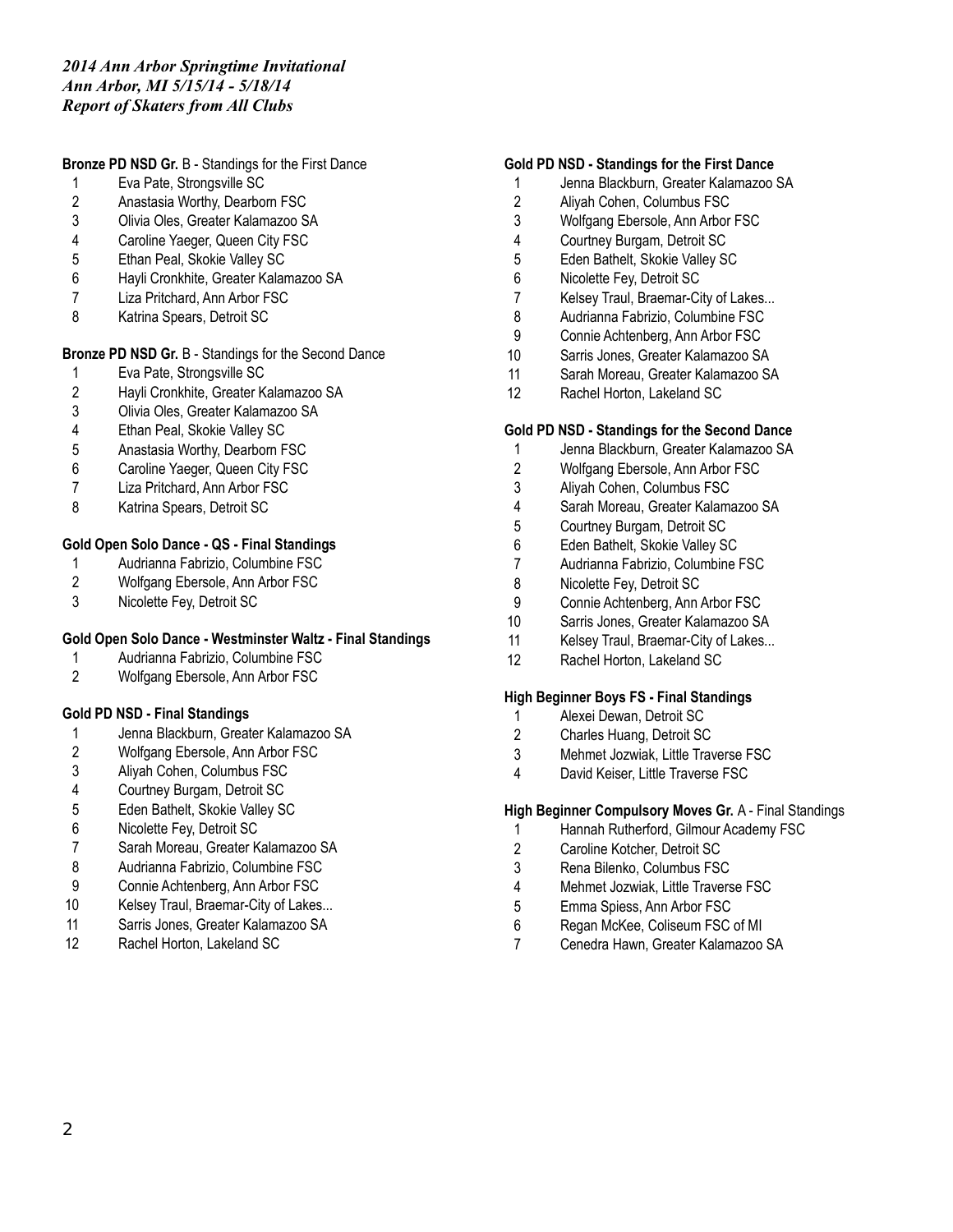# **High Beginner Compulsory Moves Gr.** B - Final Standings

- Elizabeth (lizzie) Krajekian, Gilmour Academy FSC
- Claire Qu, ISC of Indianapolis
- Lauren Seymour, Onyx-Suburban SA
- Hannah Reding, Plymouth FSC
- Morgan Majeske, Coliseum FSC of MI
- Yasmeen Faranso, SC of Novi
- Cadence Sison, Louisville SA

# **High Beginner Girls FS Gr.** A - Final Standings

- Sarah Capper, Coliseum FSC of MI
- Elliana Peal, Skokie Valley SC
- Izabella Doubledee, Lansing SC
- Sophie Luchinsky, Plymouth FSC
- Maia Rose Whyte, Louisville SA
- Sophie Miller, Irish FSC
- Whitney Heck, Detroit SC

## **High Beginner Girls FS Gr.** B - Final Standings

- Rena Bilenko, Columbus FSC
- Claire Qu, ISC of Indianapolis
- Christina Hermiz, Greater Grand Rapids FSC
- Emma Pugh, Louisville SA
- Maisie Minnick, Lansing SC
- Yasmeen Faranso, SC of Novi
- Paige Bolton, Irish FSC
- Jadyn Shapiro, Detroit SC

## **High Beginner Girls FS Gr.** C - Final Standings

- Adah Roman, Greater Kalamazoo SA
- Claire Weems, ISC of Indianapolis
- Sophia Webber, Strongsville SC
- Kate Loope, Greater Kalamazoo SA
- Lauren Seymour, Onyx-Suburban SA
- Hannah Reding, Plymouth FSC
- Aditi Hukerikar, Arctic FSC

## **High Beginner Jumps - Final Standings**

- Hannah Rutherford, Gilmour Academy FSC
- Sophie Miller, Irish FSC
- Emma Pugh, Louisville SA
- Sophia Webber, Strongsville SC
- Claire Weems, ISC of Indianapolis
- Mehmet Jozwiak, Little Traverse FSC
- David Keiser, Little Traverse FSC
- Claire Qu, ISC of Indianapolis

#### **High Beginner Spins - Final Standings**

- Sophia Webber, Strongsville SC
- Emma Pugh, Louisville SA
- Claire Weems, ISC of Indianapolis
- Caroline Kotcher, Detroit SC
- Eliot Ziolek, Ann Arbor FSC
- Sophia Hildebrandt, Ann Arbor FSC
- Mehmet Jozwiak, Little Traverse FSC
- 8 David Keiser, Little Traverse FSC

### **Intermediate Combined Event NSD - Final Standings**

- Arianna Krzyzkowski, Fort Collins FSC
- Haley Williams, Greater Kalamazoo SA
- Dana Pizarek, Greater Kalamazoo SA
- Erika Edmondson, Traverse City FSC
- Kellie Ann Shawn, Ann Arbor FSC
- Meghan Weihmuller, Northern Ice SC

#### **Intermediate Combined Event NSD - Standings for the First Dance**

- Arianna Krzyzkowski, Fort Collins FSC
- Erika Edmondson, Traverse City FSC
- Haley Williams, Greater Kalamazoo SA
- Meghan Weihmuller, Northern Ice SC
- Kellie Ann Shawn, Ann Arbor FSC
- Dana Pizarek, Greater Kalamazoo SA

#### **Intermediate Combined Event NSD - Standings for the Free Dance**

- Arianna Krzyzkowski, Fort Collins FSC
- Dana Pizarek, Greater Kalamazoo SA
- Haley Williams, Greater Kalamazoo SA
- Kellie Ann Shawn, Ann Arbor FSC
- Erika Edmondson, Traverse City FSC
- Meghan Weihmuller, Northern Ice SC

#### **Intermediate Ladies Test Track - Final Standings**

- Lizzy Anderson, Detroit SC
- Angela He, ISC of Indianapolis
- Zoe Atkins, Greater Grand Rapids FSC
- Carolyn Cooper, Lansing SC
- Camille Grace, Detroit SC
- Amanda Jefferis, Fort Wayne ISC
- Dana Pizarek, Greater Kalamazoo SA
- Annie Kang, Columbus FSC

#### **Intermediate/Novice Showcase - Final Standings**

- Abigail Biehl, Ice House SA
- Jacqueline Shrader- Goetz, Ice House SA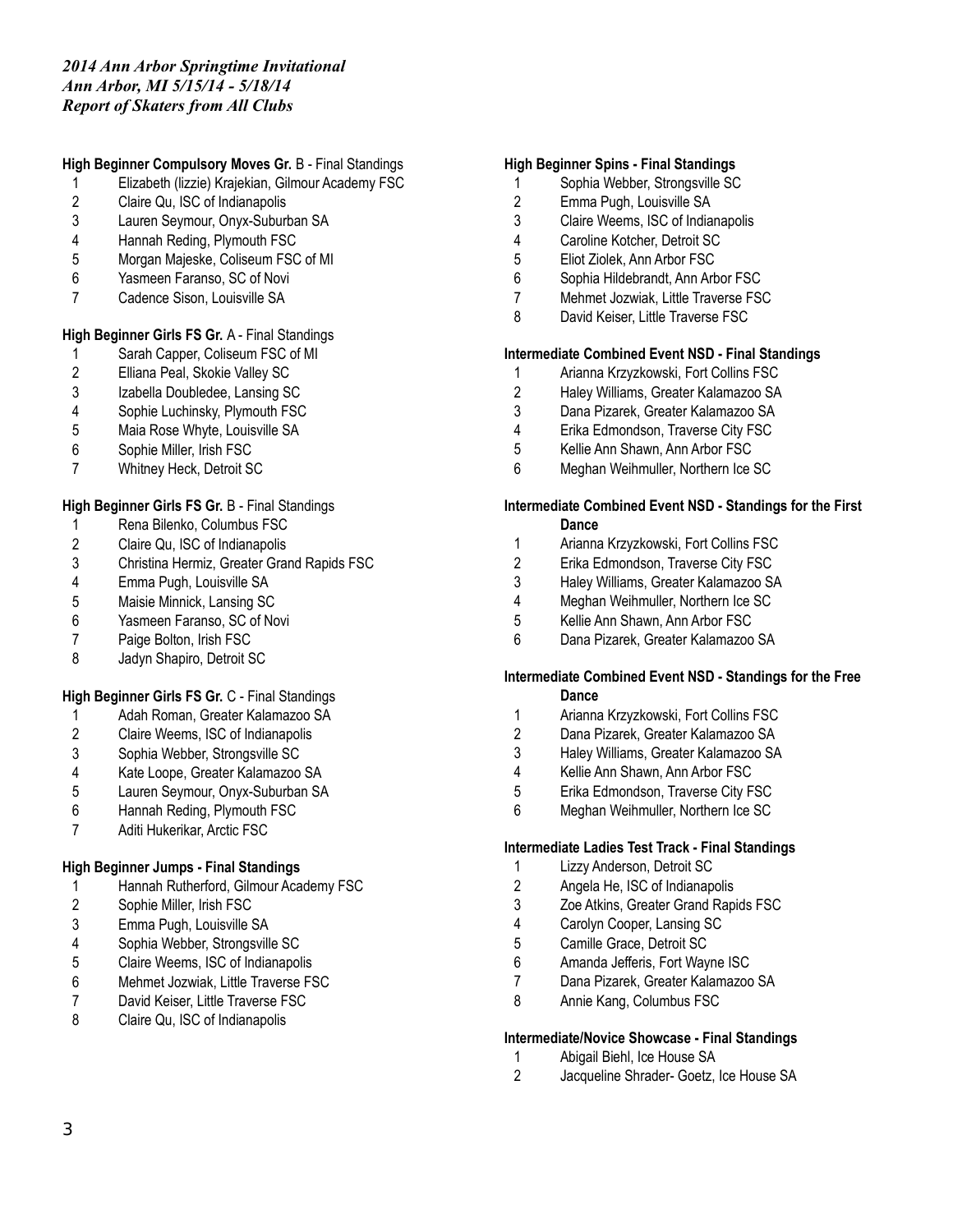### **International PD NSD - Final Standings**

- Samantha Pearsall, Chicago FSC
- Christopher Davis, Skokie Valley SC
- Alannah Binotto, Pittsburgh FSC

### **International PD NSD - Standings for the First Dance**

- Samantha Pearsall, Chicago FSC
- Christopher Davis, Skokie Valley SC
- Alannah Binotto, Pittsburgh FSC

#### **International PD NSD - Standings for the Second Dance**

- Samantha Pearsall, Chicago FSC
- Christopher Davis, Skokie Valley SC
- Alannah Binotto, Pittsburgh FSC

### **Junior Combined Event - NSD - Final Standings**

- Sarah Moreau, Greater Kalamazoo SA
- Christina Cleveland, Strongsville SC
- Megan Cordle, Columbus FSC
- Sophie Cucci, Greater Kalamazoo SA
- Audrianna Fabrizio, Columbine FSC
- Leah Krauskopf, Chicago FSC
- Eden Bathelt, Skokie Valley SC
- Ally Randolph, Stars FSC of Texas

### **Junior Combined Event - NSD - Standings for the Free Dance**

- Christina Cleveland, Strongsville SC
- Sarah Moreau, Greater Kalamazoo SA
- Megan Cordle, Columbus FSC
- Sophie Cucci, Greater Kalamazoo SA
- Leah Krauskopf, Chicago FSC
- Audrianna Fabrizio, Columbine FSC
- Eden Bathelt, Skokie Valley SC
- Ally Randolph, Stars FSC of Texas

#### **Junior Combined Event - NSD - Standings for the Short Dance**

- Sarah Moreau, Greater Kalamazoo SA
- Megan Cordle, Columbus FSC
- Christina Cleveland, Strongsville SC
- Audrianna Fabrizio, Columbine FSC
- Sophie Cucci, Greater Kalamazoo SA
- Leah Krauskopf, Chicago FSC
- Eden Bathelt, Skokie Valley SC
- Ally Randolph, Stars FSC of Texas

#### **Juv/Open Juv Jumps - Final Standings**

- Julia Horlander, Louisville SA
- Hailey Hultberg, Skokie Valley SC
- Katherina Frantz, Individual Member
- Angela He, ISC of Indianapolis
- Megan Hammond, Plymouth FSC

#### **Juv/Open Juv Spins Gr.** A - Final Standings

- Toni Miano, St Clair Shores FSC
- Hailey Hultberg, Skokie Valley SC
- Mary Helen Hill, Louisville SA
- Katherina Frantz, Individual Member
- Julia Horlander, Louisville SA

#### **Juv/Open Juv Spins Gr.** B - Final Standings

- Nicolette Fey, Detroit SC
- Olivia Ostlund, Coliseum FSC of MI
- Megan Hammond, Plymouth FSC
- Annie Kang, Columbus FSC
- Mable Harper, Louisville SA

#### **Juv/Teen Lt.** Entertainment - Final Standings

- 1 Annika Tharp, Arctic FSC<br>2 Cassie Moody, Ice House
- Cassie Moody, Ice House SA
- Heidi Mencl, Shaker FSC

#### **Juvenile Combined Event NSD - Final Standings**

- Olivia Oles, Greater Kalamazoo SA
- Hannah Laird, Queen City FSC
- Caroline Smith, Greater Kalamazoo SA
- Liza Pritchard, Ann Arbor FSC
- Kendra Lachcik, Windy City FSC
- Eva Pate, Strongsville SC
- Olivia Mihelick, Queen City FSC
- Holly Sperling, Ann Arbor FSC
- Katie Grossman, Ann Arbor FSC
- Laureli Ivnik, Queen City FSC
- Hayli Cronkhite, Greater Kalamazoo SA
- Molly Risk, ISC of Indianapolis
- Mauriana Dorsch, Pittsburgh FSC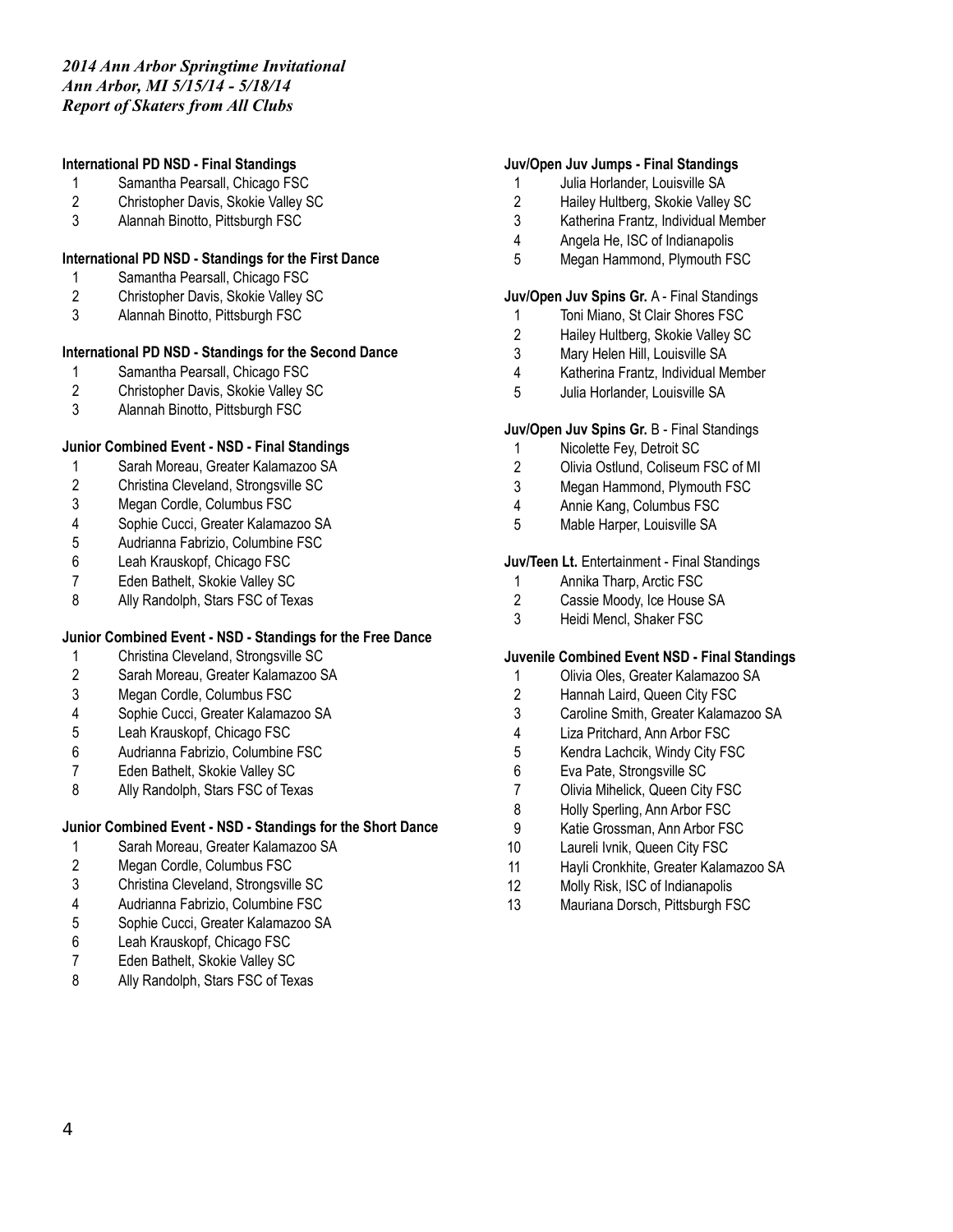#### **Juvenile Combined Event NSD - Standings for the First Dance**

- Olivia Oles, Greater Kalamazoo SA
- Liza Pritchard, Ann Arbor FSC
- Hannah Laird, Queen City FSC
- Caroline Smith, Greater Kalamazoo SA
- Eva Pate, Strongsville SC
- Olivia Mihelick, Queen City FSC
- Molly Risk, ISC of Indianapolis
- Hayli Cronkhite, Greater Kalamazoo SA
- Kendra Lachcik, Windy City FSC
- Katie Grossman, Ann Arbor FSC
- Mauriana Dorsch, Pittsburgh FSC
- Laureli Ivnik, Queen City FSC
- 13 Holly Sperling, Ann Arbor FSC

### **Juvenile Combined Event NSD - Standings for the Free Dance**

- Olivia Oles, Greater Kalamazoo SA
- Hannah Laird, Queen City FSC
- 3-TIE Caroline Smith, Greater Kalamazoo SA
- 3-TIE Kendra Lachcik, Windy City FSC
- Liza Pritchard, Ann Arbor FSC
- Eva Pate, Strongsville SC
- Holly Sperling, Ann Arbor FSC
- 8 Olivia Mihelick, Queen City FSC
- 9 Laureli Ivnik, Queen City FSC
- Katie Grossman, Ann Arbor FSC
- Mauriana Dorsch, Pittsburgh FSC
- Hayli Cronkhite, Greater Kalamazoo SA
- Molly Risk, ISC of Indianapolis

## **Juvenile Ladies Test Track - Final Standings**

- Olivia Ostlund, Coliseum FSC of MI
- Liza Pritchard, Ann Arbor FSC
- Juliana Rowane, Gilmour Academy FSC
- Emily Nelson, Coliseum FSC of MI
- Brooke Dolan, Coliseum FSC of MI
- 6-TIE Mable Harper, Louisville SA
- 6-TIE Quinn Epkey, Greater Kalamazoo SA
- Anna Parkinson, Coliseum FSC of MI
- Krista Weyhing, Louisville SA
- Hayli Cronkhite, Greater Kalamazoo SA
- Katie Bryan, St Clair Shores FSC

## **No Test Boys FS - Final Standings**

- 1 Mark Sworm, Iceland Competitive E...
- Zachary Grandetti, Detroit SC
- Gabriel Roberts, Columbus FSC

### **No Test Compulsory Moves Gr.** A - Final Standings

- Allison Tate, Muskegon Lakeshore FSC
- Callie Frimel, Mentor FSC
- Rebecka Hakansson, Ann Arbor FSC
- Gabriel Roberts, Columbus FSC

#### **No Test Compulsory Moves Gr.** B - Final Standings

- Sophia Webber, Strongsville SC
- Olivia Wingfield, Traverse City FSC
- Trinity Oppenheimer, Muskegon Lakeshore FSC
- Leanna Freund, Strongsville SC
- Hanaka Nagano, Ann Arbor FSC
- Eliot Ziolek, Ann Arbor FSC
- Brie Spaulding, Irish FSC

### **No Test Girls FS Gr.** A - Final Standings

- Miranda Brown, Mentor FSC
- Tananya Prankprakma, Greater Grand Rapids FSC
- Callie Frimel, Mentor FSC
- Emilie Poirier, Detroit SC
- Sydney Schulte, Detroit SC
- Molly Shapira, Louisville SA
- Claire Becker, Detroit SC

#### **No Test Girls FS Gr.** B - Final Standings

- Alisa Voyevidko, Birmingham FSC
- Caroline Kotcher, Detroit SC
- Leanna Freund, Strongsville SC
- Hanaka Nagano, Ann Arbor FSC
- Olivia Wingfield, Traverse City FSC
- Zeynep Jozwiak, Little Traverse FSC
- Julia Walters, Lansing SC
- Hope Techlin, Detroit SC
- Brie Spaulding, Irish FSC

#### **No Test Jumps - Final Standings**

- Phoebe Anderson, Columbus FSC
- Gabriel Roberts, Columbus FSC
- Caroline Kotcher, Detroit SC
- Sydney Schulte, Detroit SC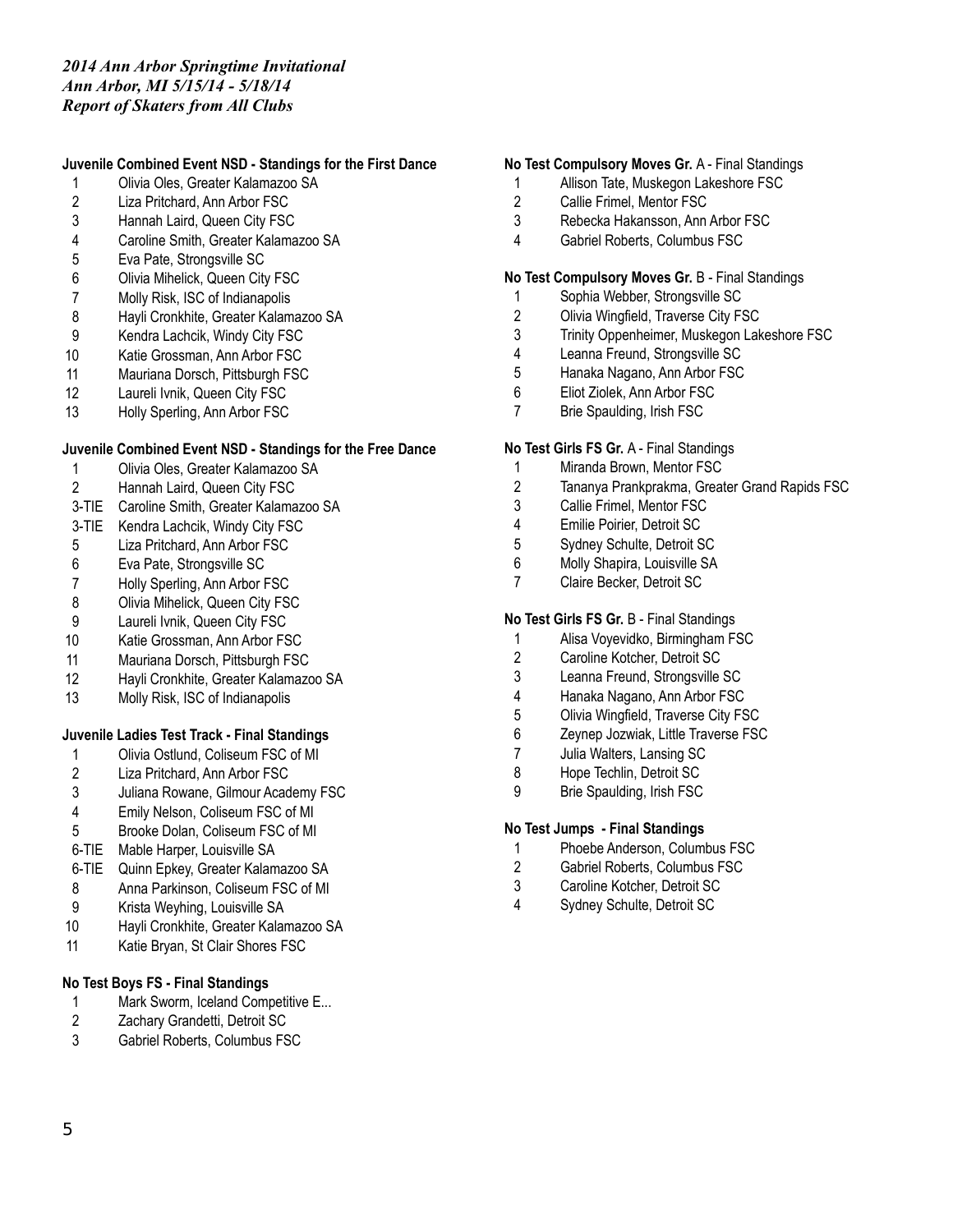# **Novice Combined Event NSD - Final Standings**

- Mary Virginia Shook, Louisville SA
- Kara Klomparens, Greater Kalamazoo SA
- Sarah Haugh, Dupage FSC
- Claire Purnell, Louisville SA
- Madeline Crandle, Greater Kalamazoo SA
- Rose Beck, Ann Arbor FSC
- Olivia Dorsch, Pittsburgh FSC
- 8 Paige Osterwisch, Queen City FSC
- Katherine Thacker, Louisville SA

#### **Novice Combined Event NSD - Standings for the First Dance**

- 1 Mary Virginia Shook, Louisville SA<br>2 Sarah Haugh, Dupage FSC
- Sarah Haugh, Dupage FSC
- Kara Klomparens, Greater Kalamazoo SA
- Rose Beck, Ann Arbor FSC
- Claire Purnell, Louisville SA
- Olivia Dorsch, Pittsburgh FSC
- Madeline Crandle, Greater Kalamazoo SA
- Katherine Thacker, Louisville SA
- Paige Osterwisch, Queen City FSC

# **Novice Combined Event NSD - Standings for the Free Dance**

- Kara Klomparens, Greater Kalamazoo SA
- Mary Virginia Shook, Louisville SA
- Sarah Haugh, Dupage FSC
- Claire Purnell, Louisville SA
- Madeline Crandle, Greater Kalamazoo SA
- Paige Osterwisch, Queen City FSC
- Olivia Dorsch, Pittsburgh FSC
- 8 Rose Beck, Ann Arbor FSC
- Katherine Thacker, Louisville SA

## **Novice Ladies Test Track FS - Final Standings**

- Kara Klomparens, Greater Kalamazoo SA
- Sarah Moreau, Greater Kalamazoo SA
- Jacqueline Shrader-Goetz, Ice House SA
- Emily Brooks, SC of Mt Lebanon
- Stephanie Rice, Indiana/World SA
- Claire Purnell, Louisville SA

#### **Open Juvenile Ladies FS - Final Standings**

- Gabby Blake, South Metro Shores FSC
- Lauren Flynn, Arctic FSC
- Lauren Messner, Detroit SC
- Haley Perry, Heritage SA
- Tamar Nemeth, Arctic FSC
- Hannah K. Miller, Columbus FSC
- Madison Steigerwald, Heritage SA
- Hannah Park, Ann Arbor FSC
- Kina Adkins, Strongsville SC
- Shannon McLaughlin, South Metro Shores FSC

#### **Open Juvenile Ladies SP - Final Standings**

- Angela He, ISC of Indianapolis
- Dana Pizarek, Greater Kalamazoo SA
- Remington Bennett, Ice House SA
- Haley Perry, Heritage SA

#### **Pre-Bronze Open Solo Dance - SD - Final Standings**

- 1 Mark Sworm, Iceland Competitive E...
- Laureli Ivnik, Queen City FSC
- Irene Schimmel, Ann Arbor FSC

#### **Pre-Bronze PD NSD Gr.** A - Final Standings

- Sage Krzyzkowski, Fort Collins FSC
- Laureli Ivnik, Queen City FSC
- Amelia Jaworski, Traverse City FSC
- Catherine Blair, Greater Kalamazoo SA
- Rachel Bigelow, Mt Pleasant FSC
- Sydney Schulte, Detroit SC

#### **Pre-Bronze PD NSD Gr.** A - Standings for the First Dance

- Amelia Jaworski, Traverse City FSC
- Laureli Ivnik, Queen City FSC
- Sage Krzyzkowski, Fort Collins FSC
- Rachel Bigelow, Mt Pleasant FSC
- Catherine Blair, Greater Kalamazoo SA
- Sydney Schulte, Detroit SC

#### **Pre-Bronze PD NSD Gr.** A - Standings for the Second Dance

- Sage Krzyzkowski, Fort Collins FSC
- Laureli Ivnik, Queen City FSC
- Amelia Jaworski, Traverse City FSC
- Catherine Blair, Greater Kalamazoo SA
- Rachel Bigelow, Mt Pleasant FSC
- Sydney Schulte, Detroit SC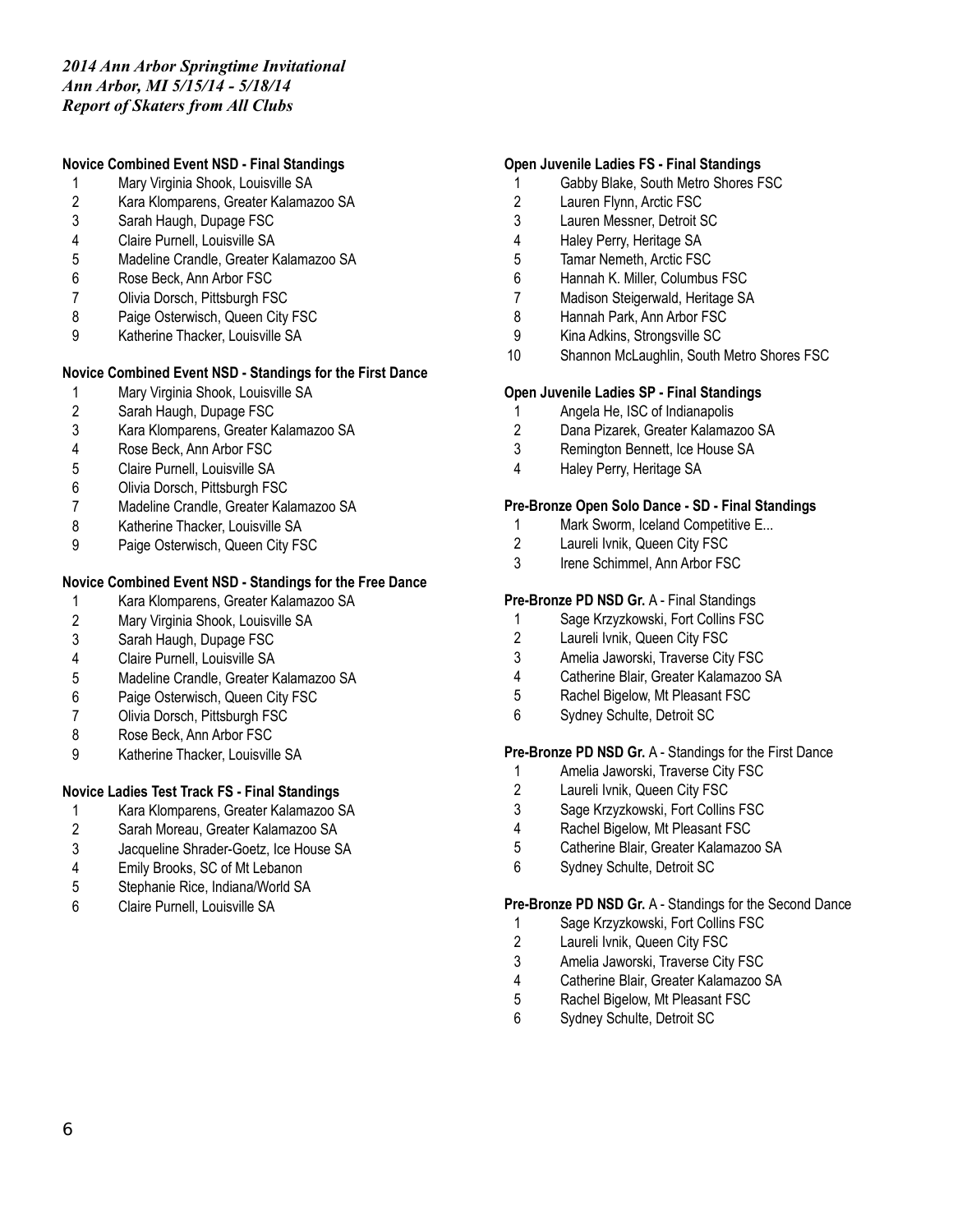#### **Pre-Bronze PD NSD Gr.** B - Final Standings

- Jadyn Dubois, Greater Kalamazoo SA
- Mark Sworm, Iceland Competitive E...
- Autumn Willsey, Mt Pleasant FSC
- Irene Schimmel, Ann Arbor FSC
- Emily Rits, Detroit SC
- Kate Loope, Greater Kalamazoo SA

### **Pre-Bronze PD NSD Gr.** B - Standings for the First Dance

- Autumn Willsey, Mt Pleasant FSC
- 2 Mark Sworm, Iceland Competitive E...
- Jadyn Dubois, Greater Kalamazoo SA
- Irene Schimmel, Ann Arbor FSC
- Emily Rits, Detroit SC
- Kate Loope, Greater Kalamazoo SA

### **Pre-Bronze PD NSD Gr.** B - Standings for the Second Dance

- 
- 1 Jadyn Dubois, Greater Kalamazoo SA<br>2 Mark Sworm, Iceland Competitive E... Mark Sworm, Iceland Competitive E...
- Irene Schimmel, Ann Arbor FSC
- Autumn Willsey, Mt Pleasant FSC
- Emily Rits, Detroit SC
- Kate Loope, Greater Kalamazoo SA

### **Pre-Gold PD NSD - Final Standings**

- Sophie Cucci, Greater Kalamazoo SA
- Megan Cordle, Columbus FSC
- John Carlson, Artic FSC
- Leah Krauskopf, Chicago FSC
- Mary Virginia Shook, Louisville SA
- Katherine Thacker, Louisville SA
- Kara Klomparens, Greater Kalamazoo SA
- Evan Ruze Walter, Columbine FSC

## **Pre-Gold PD NSD - Standings for the First Dance**

- Megan Cordle, Columbus FSC
- Sophie Cucci, Greater Kalamazoo SA
- Leah Krauskopf, Chicago FSC
- John Carlson, Artic FSC
- Mary Virginia Shook, Louisville SA
- Katherine Thacker, Louisville SA
- Kara Klomparens, Greater Kalamazoo SA
- Evan Ruze Walter, Columbine FSC

#### **Pre-Gold PD NSD - Standings for the Second Dance**

- Sophie Cucci, Greater Kalamazoo SA
- Megan Cordle, Columbus FSC
- John Carlson, Artic FSC
- Leah Krauskopf, Chicago FSC
- Mary Virginia Shook, Louisville SA
- Katherine Thacker, Louisville SA
- Kara Klomparens, Greater Kalamazoo SA
- Evan Ruze Walter, Columbine FSC

#### **Pre-Juvenile Boys FS - Final Standings**

1 Marius Driscoll, Pavilion SC of Clevel...

#### **Pre-Juvenile Compulsory Moves Gr.** A - Final Standings

- Sophie Soltanian, Shaker FSC
- Miriam Yun, Bowling Green SC
- Alexandra Varshavsky, Dupage FSC
- Peyton Huttenlocker, Lansing SC
- Anna Stroop, Columbus FSC
- Heidi Mencl, Shaker FSC
- Meghan Zakelj, Kent SC
- Amelia Niedermier, Bowling Green SC
- Autumn Willsey, Mt Pleasant FSC
- Rachel Sapola, Forestwood FSC of Parma
- Sofia Alexandra Colon, ISC of Indianapolis

#### **Pre-Juvenile Compulsory Moves Gr.** B - Final Standings

- Hailey Hultberg, Skokie Valley SC
- Haley Williams, Greater Kalamazoo SA
- Caroline Beck, Columbus FSC
- Kina Adkins, Strongsville SC
- Anna Parkinson, Coliseum FSC of MI
- Alyssa Jhirad, Pavilion SC of Clevel...
- Jawaher Dabas, Mt Pleasant FSC
- Caitlin Miller, Lake Effect FSC
- Emily Nelson, Coliseum FSC of MI
- Molly Risk, ISC of Indianapolis

#### **Pre-Juvenile Dramatic - Final Standings**

- Alyssa Duke, Strongsville SC
- Jessica Vermillion, Ice House SA
- Katherine Boyce, Strongsville SC
- Jawaher Dabas, Mt. Pleasant FSC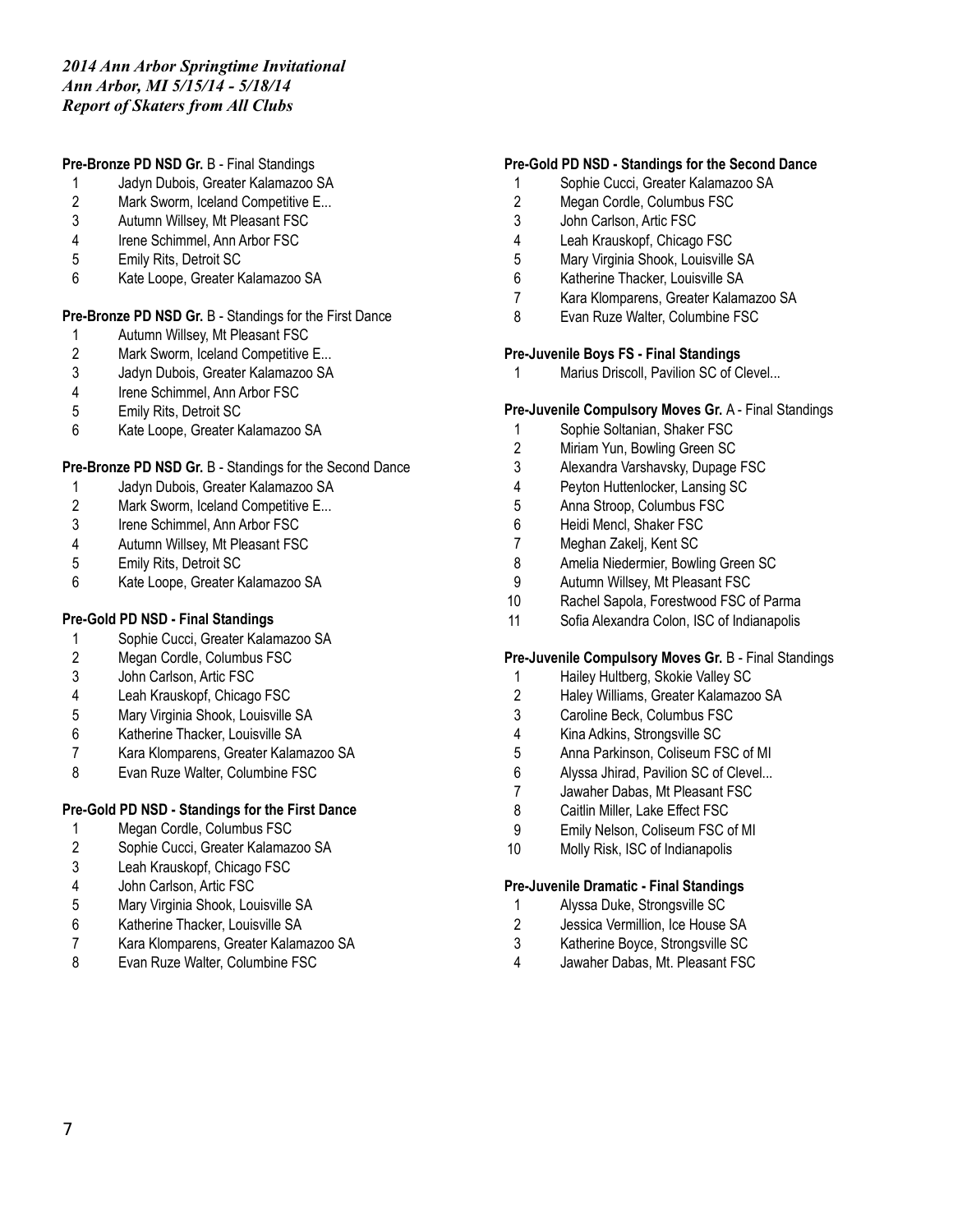**Pre-Juvenile Girls FS Gr.** A - Final Standings

- Anna Rossiter, Traverse City FSC
- Kate Finster, Louisville SA
- Samantha Lee, Columbus FSC
- Nicole Santoso, Strongsville SC
- Natassja Nowak, Detroit SC
- Lily Yu, Columbus FSC
- Alison Yan, Columbus FSC
- Sophie Soltanian, Shaker FSC
- Kendall Hackler, Columbus FSC
- Bella Brent, Heritage SA

#### **Pre-Juvenile Girls FS Gr.** B - Final Standings

- Delaney Ratliff, Arctic FSC
- Sloane Huey, Louisville SA
- Alexa Gasparotto, Arctic FSC
- 4 Hannah Carroll, Glenwood FSC<br>5 Hailey Hultberg, Skokie Valley S
- Hailey Hultberg, Skokie Valley SC
- Brianna Amick, Arctic FSC
- Miriam Yun, Bowling Green SC
- Olivia Penny, Greater Kalamazoo SA
- Ally Van Esch, Detroit SC
- 10 Isabelle Goldstein, St Clair Shores FSC
- Caroline Beck, Columbus FSC
- Heidi Mencl, Shaker FSC
- Peyton Huttenlocker, Lansing SC

#### **Pre-Juvenile Girls FS Gr.** C - Final Standings

- 1 Isabel Holloway, Lakeland SC
- Katherine Boyce, Strongsville SC
- Sophie Hajek, Greater Grand Rapids FSC
- Molly Schelosky, St Clair Shores FSC
- Sophia Gallette, Detroit SC
- Julia Horlander, Louisville SA
- Olivia Mihelick, Queen City FSC
- 
- 8 Alyssa Duke, Strongsville SC<br>9 Sooah Jung, Ann Arbor FSC Sooah Jung, Ann Arbor FSC
- Meghan Zakelj, Kent SC
- Qijia Zhou, New Edge FSC
- Anna Ramsby, Lansing SC

#### **Pre-Juvenile Girls FS Gr.** D - Final Standings

- Kristinlyle George, Nashville FSC
- Emily Straub, Greater Grand Rapids FSC
- Domino Arnold, Lansing SC
- Mary Helen Hill, Louisville SA
- Breanna Santoso, Strongsville SC
- Jessica Vermillion, Ice House SA
- Star Su, Arctic FSC
- 8 Cathryn McGowan, Arctic FSC
- Kendall Mosher, Coliseum FSC of MI
- Alessandra Barresi-Spalla, Dupage FSC
- Katelyn Fetherolf, Columbus FSC
- Megan Hammond, Plymouth FSC

#### **Pre-Juvenile Girls Test Track Gr.** A - Final Standings

- Stephanie Moga, ISC of Indianapolis
- Abby Wasierski, Irish FSC
- Megan Sun, Detroit SC
- Autumn Willsey, Mt Pleasant FSC
- Katie Grossman, Ann Arbor FSC
- Rachel Bigelow, Mt Pleasant FSC

#### **Pre-Juvenile Girls Test Track Gr.** B - Final Standings

- Molly Risk, ISC of Indianapolis
- Monmita Chakrabarti, Columbus FSC
- Holly Sperling, Ann Arbor FSC
- Jawaher Dabas, Mt Pleasant FSC
- Phoenix Vavzincak, Midland FSC
- Alexa Zeese, Greater Kalamazoo SA
- Hanna Fussman, Mt Pleasant FSC

#### **Pre-Juvenile Jumps - Final Standings**

- Sofia Alexandra Colon, ISC of Indianapolis
- Hannah Lofton, Skokie Valley SC
- Meghan Zakelj, Kent SC
- Heidi Mencl, Shaker FSC

#### **Pre-Juvenile Light Entertainment - Final Standings**

- Andrea Salamay, Westland FSC
- 2 Isabella Pagogna, Ice House SA
- Jessica Vermillion, Ice House SA
- Autumn Willsey, Mt Pleasant FSC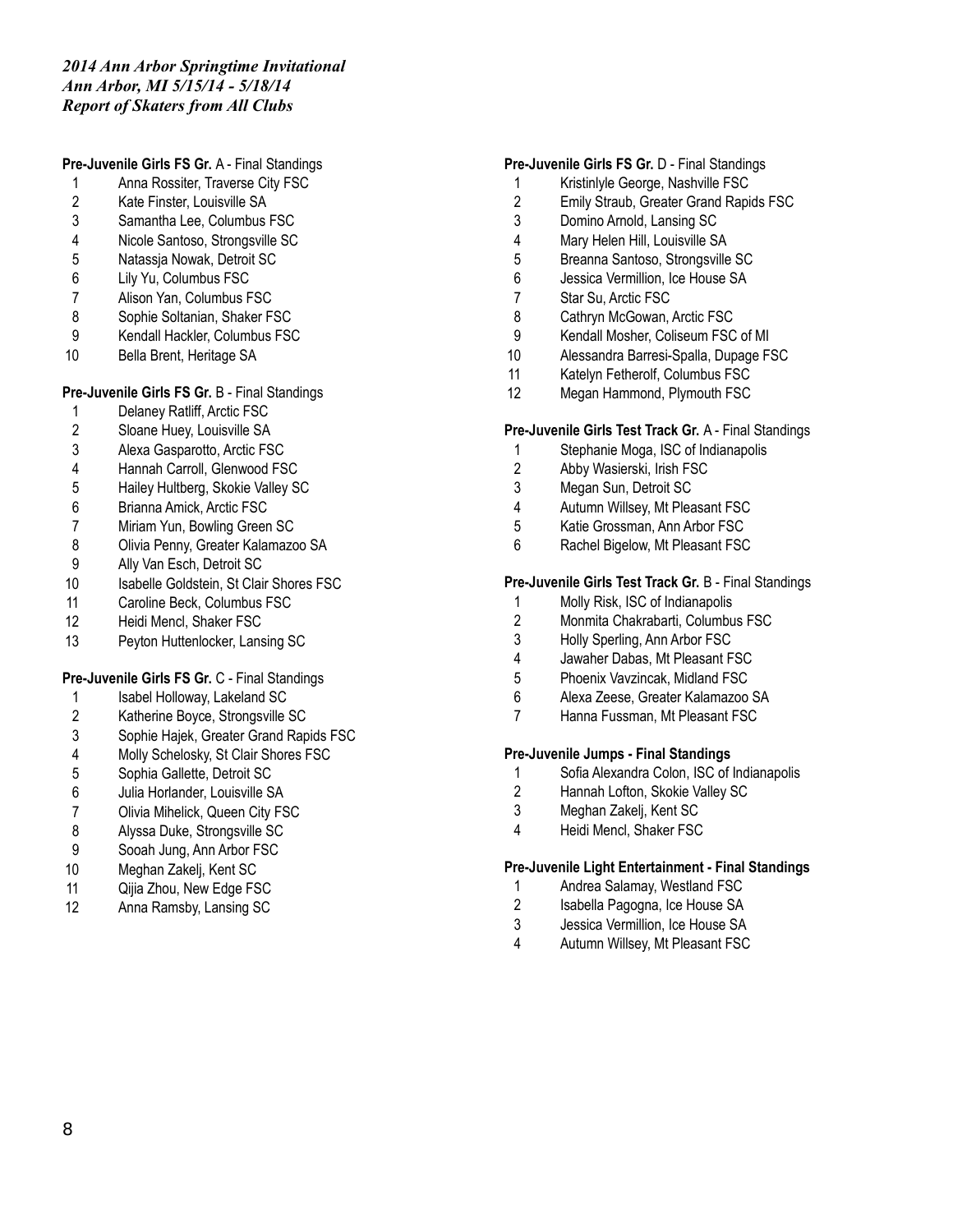## **Pre-Juvenile Spins Gr.** A - Final Standings

- Hannah Lofton, Skokie Valley SC
- 2 Marius Driscoll, Pavilion SC of Clevel...
- Meghan Zakelj, Kent SC
- Sofia Alexandra Colon, ISC of Indianapolis
- Emily Rits, Detroit SC
- Mae-Mae Han, ISC of Indianapolis

### **Pre-Juvenile Spins Gr.** B - Final Standings

- Vivian Luo, ISC of Indianapolis
- Kina Adkins, Strongsville SC
- Stephanie Moga, ISC of Indianapolis
- Monmita Chakrabarti, Columbus FSC
- Jawaher Dabas, Mt Pleasant FSC
- Abby Meyers, Plymouth FSC

# **Preliminary Boys FS - Final Standings**

- 1 Aidan Bell, Skokie Valley SC<br>2 Cullen McGinley, Dupage FS
- Cullen McGinley, Dupage FSC
- Emmett King, Louisville SA

# **Preliminary Boys Test Track - Final Standings**

Elson Willsey, Mt Pleasant FSC

# **Preliminary Compulsory Moves Gr.** A - Final Standings

- Anna McCormick, Cutting Edge FSC
- Emma Jamison, Glenwood FSC
- Abigail Hiler, Traverse City FSC
- Sreya Sakhamuru, Columbus FSC
- Ava Forrester, Bowling Green SC
- Rose Thaman, Bowling Green SC
- Callie Hall, Louisville SA
- Caleigh Barnard, Columbus FSC
- Emmett King, Louisville SA
- Alexandra Watson, SC of Central Ohio

# **Preliminary Compulsory Moves Gr.** B - Final Standings

- Haley Lemke, Glenwood FSC
- Hannah Oo, Greater Kalamazoo SA
- Lauren Ball, Detroit SC
- Mara Miller, Irish FSC
- Amanda Burton, Fort Wayne ISC
- Maya Hollander, Shaker FSC
- Elizabeth Morris, Mentor FSC
- 8 Mae-Mae Han, ISC of Indianapolis
- Breanna Moeller, Louisville SA

## **Preliminary Compulsory Moves Gr.** C - Final Standings

- Megan Paweski, Ice House SA
- Vivian Luo, ISC of Indianapolis
- Jillian Zuelke, Glenwood FSC
- 4-TIE Mary Jane Walther, Bowling Green SC
- 4-TIE Kathryn McIntyre, Plymouth FSC
- Stephanie Moga, ISC of Indianapolis
- Anna Heger, Muskegon Lakeshore FSC
- 8 Sarah Cummins, Gilmour Academy FSC
- Alexa Zeese, Greater Kalamazoo SA

### **Preliminary Dramatic - Final Standings**

- 1 Arisa Hocharoen, Fort Wayne ISC<br>2 Peyton Munn, Gilmour Academy F
- Peyton Munn, Gilmour Academy FSC
- Julia-Rose Neff, Nashville FSC
- Meaghan Hartman, Iceland Competitive E...

#### **Preliminary Girls FS Gr.** A - Final Standings

- Calista Choi, Northern Ice SC
- Hannah Lofton, Skokie Valley SC
- Alexandra Varshavsky, Dupage FSC
- Sophia Sower, Louisville SA
- Kathleen Moser, Louisville SA
- Anna Stroop, Columbus FSC
- Selin Sermet, Detroit SC
- Patricia Li, Columbus FSC
- Estella Gan, Lansing SC

#### **Preliminary Girls FS Gr.** B - Final Standings

- Abby Smith, Louisville SA
- Grace Dai, Arctic FSC
- Bayleigh Cole, Greater Grand Rapids FSC
- Catherine Sukpraphrute, Ann Arbor FSC
- Ellie Scheinler, Louisville SA
- Rachel Sapola, Forestwood FSC of Parma
- Gianna Gallette, Detroit SC
- Faith Olczak, Dupage FSC
- Nerissa Finnen, Fort Wayne ISC
- Alison Chen, Detroit SC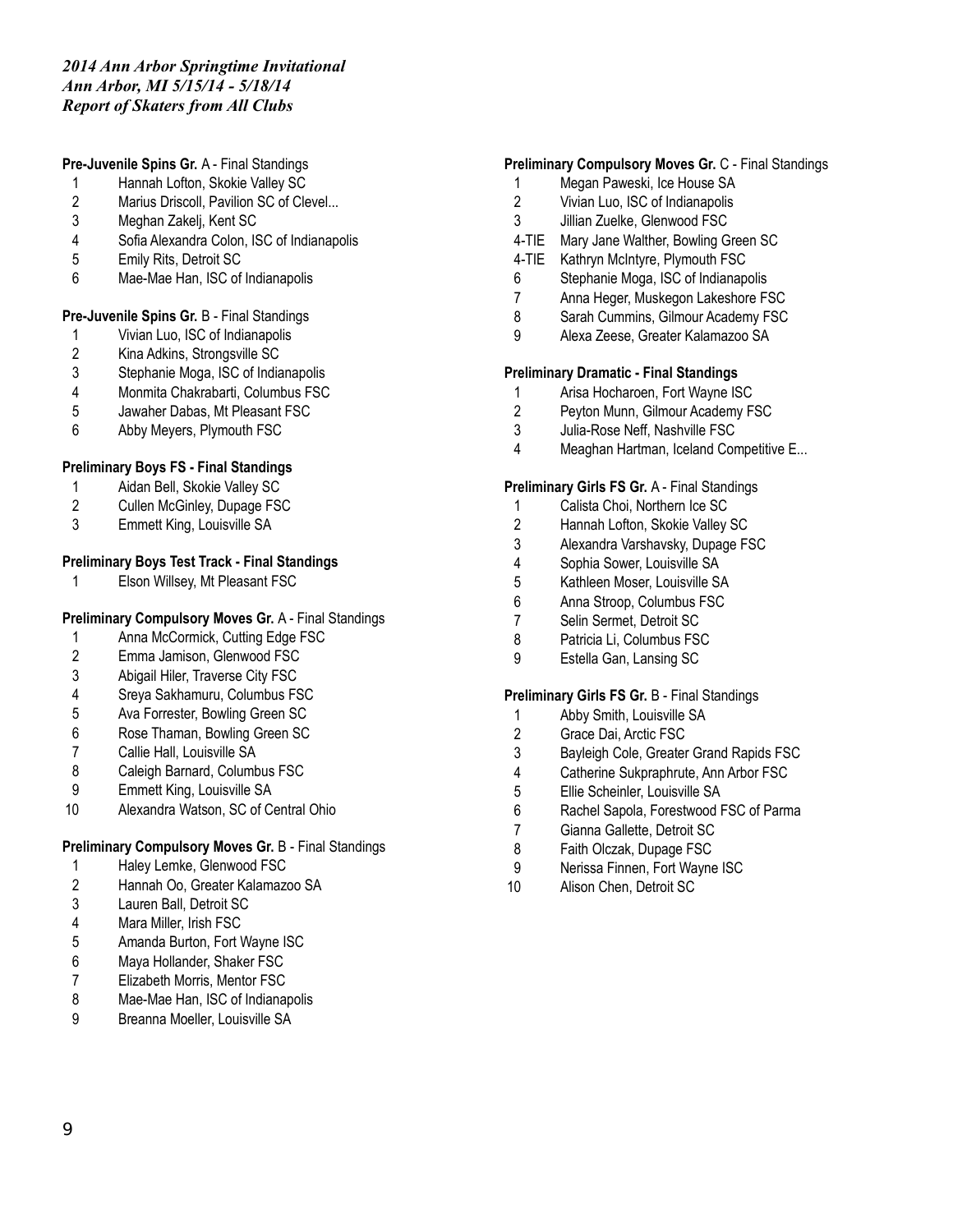### **Preliminary Girls FS Gr.** C - Final Standings

- Kayley Kershner, Arctic FSC
- Reese Meyering, Greater Grand Rapids FSC
- 3-TIE Shelly Zhang, Arctic FSC
- 3-TIE Emma Jamison, Glenwood FSC
- Hannah Oo, Greater Kalamazoo SA
- Peyton Munn, Gilmour Academy FSC
- Jasmine Tedjo, Detroit SC
- 8 Emma Stoody, Fort Wayne ISC
- Glenna Li, Columbus FSC
- Sreya Sakhamuru, Columbus FSC

## **Preliminary Girls FS Gr.** D - Final Standings

- Haley Lemke, Glenwood FSC
- 2 Isabella Pagogna, Ice House SA
- Amanda Burton, Fort Wayne ISC
- 4 Hannah Guerra, South Metro Shores FSC<br>5 Elizabeth Morris. Mentor FSC
- Elizabeth Morris, Mentor FSC
- Mara Miller, Irish FSC
- Caitlin Miller, Lake Effect FSC
- 8 Emily Tonnos, SC of Novi
- Haley Williams, Greater Kalamazoo SA
- Anna Nicklas, Ann Arbor FSC

## **Preliminary Girls FS Gr.** E - Final Standings

- Julia-Rose Neff, Nashville FSC
- Sofia Alexandra Colon, ISC of Indianapolis
- Jillian Zuelke, Glenwood FSC
- Ashley Garlitz, Strongsville SC
- Allison Davis, Irish FSC
- Katherine Ji, Columbus FSC
- Hannah Laird, Queen City FSC
- Anya Roth, Ice House SA
- Alyssa Jhirad, Pavilion SC of Clevel...

# **Preliminary Girls Test Track Group C - Final Standings**

- Katelyn Capitani, Detroit SC
- Elizabeth Muchnik, Detroit SC
- Megan Paweski, Ice House SA
- Lindsay Helmholtz, Ann Arbor FSC
- Cessna Stoy, Columbus FSC
- Cate George Clark, Detroit SC
- Chelsea Withem, Arctic FSC
- Sarah Kress, Arctic FSC

### **Preliminary Girls Test Track Group D - Final Standings**

- 1 Izabella Muchnik, Detroit SC
- Anna Heger, Muskegon Lakeshore FSC
- Olivia Oles, Greater Kalamazoo SA
- Kelsey Evans, Plymouth FSC
- Cassie Moody, Ice House SA
- Sydney Mailloux, Ice House SA
- Grace Nibler, Detroit SC

#### **Preliminary Jumps Gr.** A - Final Standings

- Emily Rits, Detroit SC
- Anna McCormick, Cutting Edge FSC
- Mara Miller, Irish FSC
- Alexandra Watson, SC of Central Ohio
- Zeynep Jozwiak, Little Traverse FSC

### **Preliminary Jumps Gr.** B - Final Standings

- Stephanie Moga, ISC of Indianapolis
- Mae-Mae Han, ISC of Indianapolis
- Monmita Chakrabarti, Columbus FSC
- Vivian Luo, ISC of Indianapolis
- Grace Keiser, Little Traverse FSC

#### **Preliminary Light Entertainment Gr.** A - Final Standings

- Elson Willsey, Mt Pleasant FSC
- Chase Naylor, Fort Wayne ISC
- Callie Hall, Louisville SA
- Elizabeth Morris, Mentor FSC
- Emma Stoody, Fort Wayne ISC
- Rachel Bigelow, Mt Pleasant FSC
- Mae-Mae Han, ISC of Indianapolis
- 8 Megan Paweski, Ice House SA

#### **Preliminary Light Entertainment Gr.** B - Final Standings

- Sydney Mailloux, Ice House SA
- Amanda Burton, Fort Wayne ISC
- Stephanie Moga, ISC of Indianapolis
- Hanna Fussman, Mt Pleasant FSC
- Meaghan Hartman, Iceland Competitive E...
- Sarah Cummins, Gilmour Academy FSC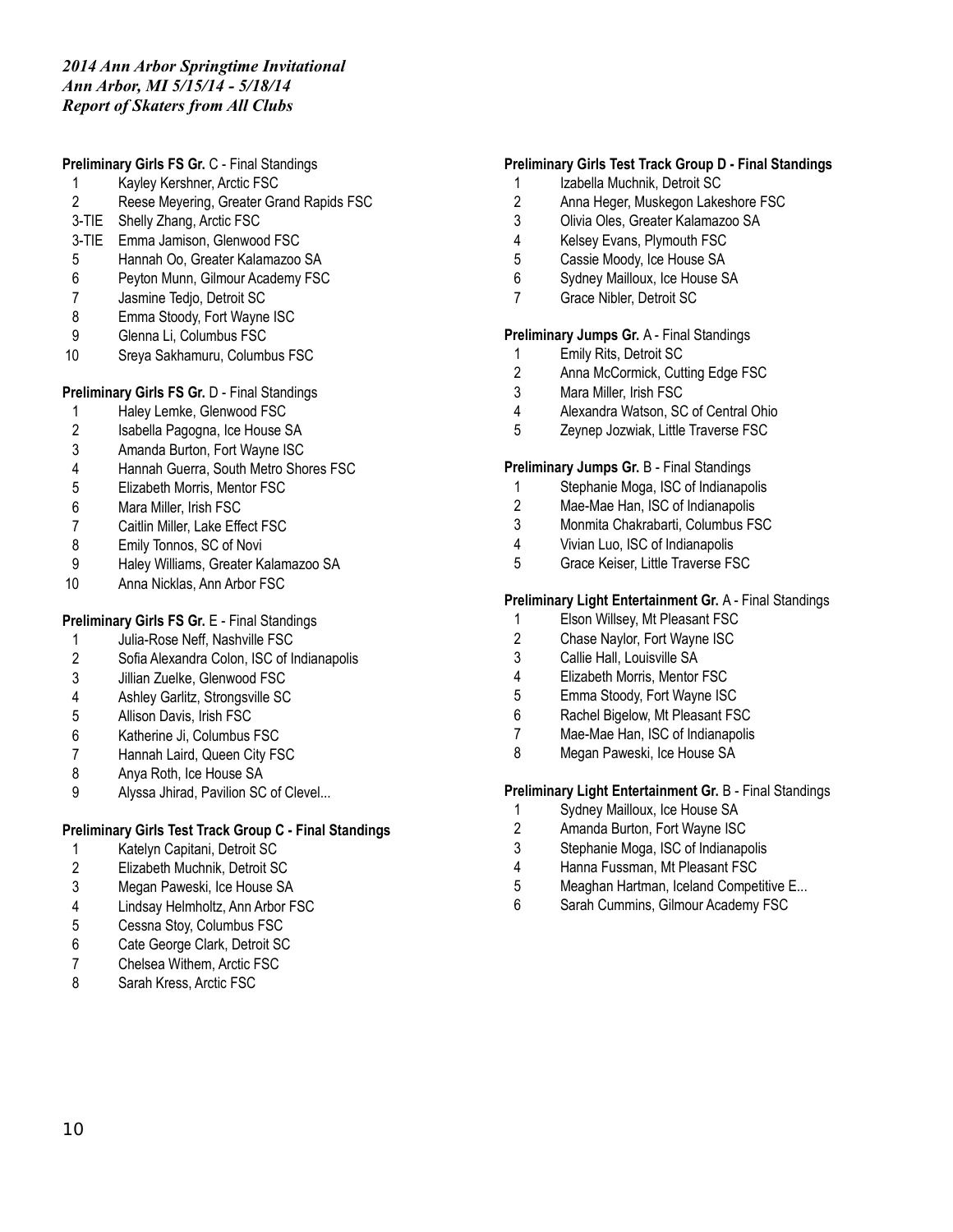# **Preliminary Limited Girls FS Gr.** A - Final Standings

- 1 Anna McCormick, Cutting Edge FSC
- Delaney Keenan, Glenwood FSC
- Abigail Hiler, Traverse City FSC
- Amelia Niedermier, Bowling Green SC
- Vanessa Vihnanek, Glenwood FSC
- Carlina Hermiz, Greater Grand Rapids FSC
- Kailey Jungbluth, Lakeland SC
- 8 Callie Hall, Louisville SA
- 9-TIE Paige Williams, St Clair Shores FSC
- 9-TIE Laureli Ivnik, Queen City FSC

### **Preliminary Limited Girls FS Gr.** B - Final Standings

- Ava Forrester, Bowling Green SC
- Lauren Ball, Detroit SC
- Cora Dewyre, Ice House SA
- Adriana Massimilla, Ann Arbor FSC
- Mae-Mae Han, ISC of Indianapolis
- Emily Schelling, Ice House SA
- Reagan Pozdol, Detroit SC
- Gabrielle Girardin, Individual Member
- Shaina Bombase, Heritage SA
- Vanessa Tam, Columbus FSC
- 11 Cora Scully, Queen City FSC

## **Preliminary Ltd.** Girls FS Gr. C - Final Standings

- Lauren Dowd, Ice House SA
- Emily Ji, Columbus FSC
- Valerie Medvich, South Metro Shores FSC
- Vivian Luo, ISC of Indianapolis
- Mary Jane Walther, Bowling Green SC
- Abby Meyers, Plymouth FSC
- Madison Goldman, Greater Grand Rapids FSC
- Alexis Yang, Greater Grand Rapids FSC
- Samantha Howell, Arctic FSC
- Kathryn McIntyre, Plymouth FSC

## **Preliminary PD NSD Gr.** A - Final Standings

- Evelyn Lemm, Ann Arbor FSC
- Caroline Maier, Greater Kalamazoo SA
- Cenedra Hawn, Greater Kalamazoo SA
- Bianca Karibian, Ann Arbor FSC
- Meaghan Hartman, Iceland Competitive E...
- Alexa Hubbard, Greater Kalamazoo SA
- Hanna Fussman, Mt Pleasant FSC
- Alessandra Curry, Ann Arbor FSC

#### **Preliminary PD NSD Gr.** A - Standings for the First Dance

- Evelyn Lemm, Ann Arbor FSC
- Caroline Maier, Greater Kalamazoo SA
- Cenedra Hawn, Greater Kalamazoo SA
- Bianca Karibian, Ann Arbor FSC
- Meaghan Hartman, Iceland Competitive E...
- Alexa Hubbard, Greater Kalamazoo SA
- Hanna Fussman, Mt Pleasant FSC
- Alessandra Curry, Ann Arbor FSC

#### **Preliminary PD NSD Gr.** A - Standings for the Second Dance

- Evelyn Lemm, Ann Arbor FSC
- 2 Caroline Maier, Greater Kalamazoo SA<br>3 Cenedra Hawn. Greater Kalamazoo SA
- Cenedra Hawn, Greater Kalamazoo SA
- Bianca Karibian, Ann Arbor FSC
- Meaghan Hartman, Iceland Competitive E...
- 6-TIE Alexa Hubbard, Greater Kalamazoo SA
- 6-TIE Hanna Fussman, Mt Pleasant FSC
- Alessandra Curry, Ann Arbor FSC

### **Preliminary PD NSD Gr.** B - Final Standings

- Salome Mouliere, Ann Arbor FSC
- Abigayle Mumby, Greater Kalamazoo SA
- Jennifer Olson, Strongsville SC
- Breanna Moeller, Louisville SA
- Elliana Peal, Skokie Valley SC
- Claire Lightfoot, Greater Kalamazoo SA
- Elson Willsey, Mt Pleasant FSC

#### **Preliminary PD NSD Gr.** B - Standings for the First Dance

- Jennifer Olson, Strongsville SC
- Abigayle Mumby, Greater Kalamazoo SA
- Salome Mouliere, Ann Arbor FSC
- Breanna Moeller, Louisville SA
- Elson Willsey, Mt Pleasant FSC
- Claire Lightfoot, Greater Kalamazoo SA
- Elliana Peal, Skokie Valley SC

#### **Preliminary PD NSD Gr.** B - Standings for the Second Dance

- 1 Salome Mouliere, Ann Arbor FSC<br>2 Abigavle Mumby, Greater Kalama
- Abigayle Mumby, Greater Kalamazoo SA
- Jennifer Olson, Strongsville SC
- Breanna Moeller, Louisville SA
- Elliana Peal, Skokie Valley SC
- Claire Lightfoot, Greater Kalamazoo SA
- Elson Willsey, Mt Pleasant FSC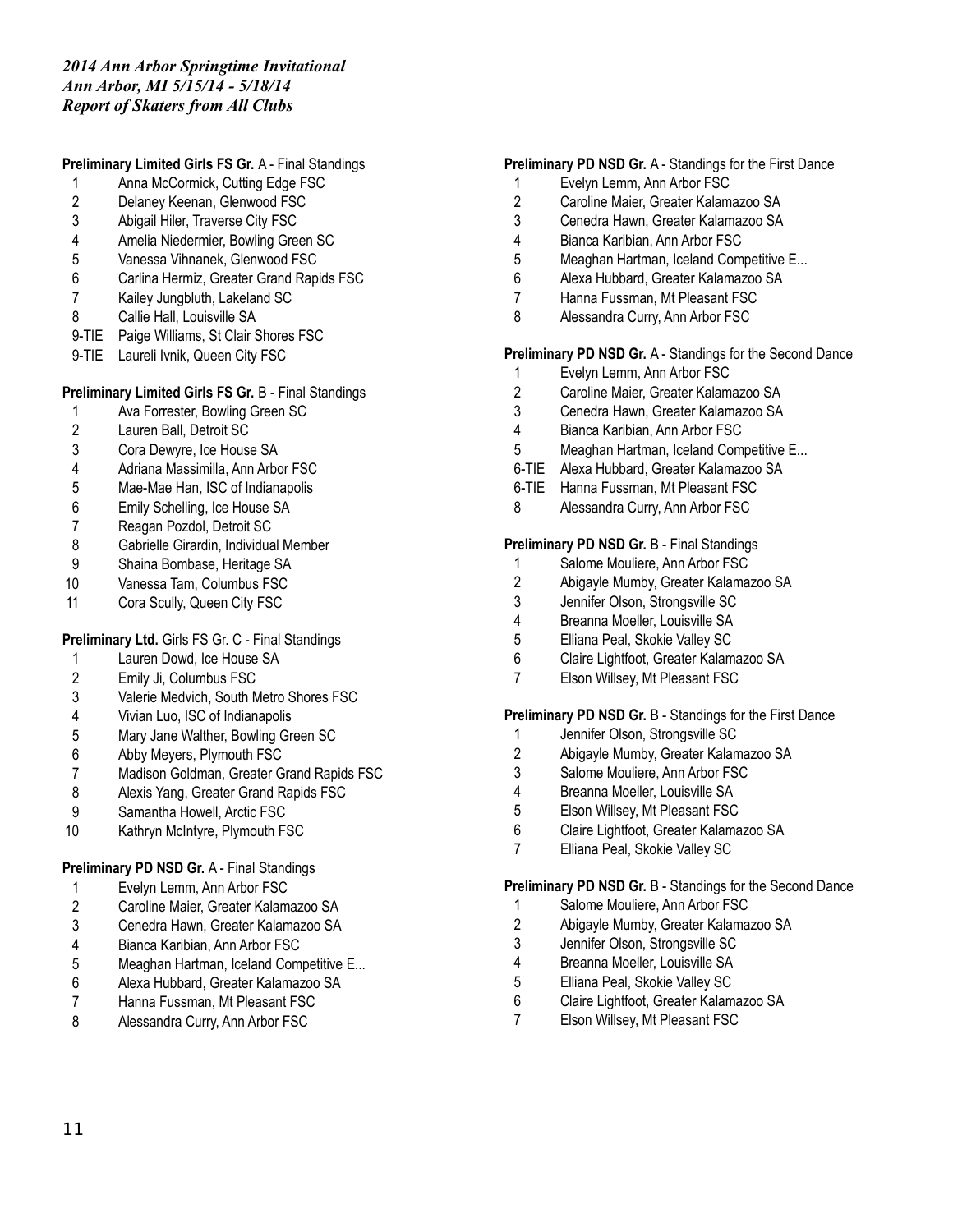# **Preliminary Shadow Dance CT- NSD - Final Standings**

- Meaghan Hartman, Iceland Competitive E...
- 1 Mark Sworm, Iceland Competitive E...
- Evelyn Lemm, Ann Arbor FSC
- Salome Mouliere, Ann Arbor FSC

## **Preliminary Solo Dance - Final Standings**

- Jennifer Olson, Strongsville SC
- Bianca Karibian, Ann Arbor FSC
- Salome Mouliere, Ann Arbor FSC
- Hanna Fussman, Mt Pleasant FSC
- Evelyn Lemm, Ann Arbor FSC
- Meaghan Hartman, Iceland Competitive E...
- Elliana Peal, Skokie Valley SC
- Alessandra Curry, Ann Arbor FSC

# **Preliminary Spins Gr.** A - Final Standings

- 1 Anna McCormick, Cutting Edge FSC<br>2 Alaina Shenton, Arctic FSC
- Alaina Shenton, Arctic FSC
- Jamie McSweeney, Gilmour Academy FSC
- Katrina Spears, Detroit SC
- Louise Mackay, ISC of Indianapolis
- Elizabeth Muchnik, Detroit SC
- Zeynep Jozwiak, Little Traverse FSC
- Alexandra Watson, SC of Central Ohio

## **Preliminary Spins Gr.** B - Final Standings

- Lauren Ball, Detroit SC
- Adriana Massimilla, Ann Arbor FSC
- Rachael Schmidt, Strongsville SC
- Izabella Muchnik, Detroit SC
- Julia-Rose Neff, Nashville FSC
- Kailee Gorczyca, Strongsville SC
- Grace Keiser, Little Traverse FSC
- Sarah Cummins, Gilmour Academy FSC

# **Preliminary Test Track FS Gr.** A - Final Standings

- Hadley France, Muskegon Lakeshore FSC
- Liliana Franzese, Arctic FSC
- Alaina Shenton, Arctic FSC
- MacKenna Pratt, Muskegon Lakeshore FSC
- Louise Mackay, ISC of Indianapolis
- Katrina Spears, Detroit SC
- Addison Lee, Detroit SC
- Danielle Totzke, Detroit SC
- McKenna Martin, Columbus FSC

### **Preliminary Test Track FS Gr.** B - Final Standings

- Sophia Jepsen, Greater Grand Rapids FSC
- Kateryna Heba, Detroit SC
- Angelina Franzese, Arctic FSC
- Nell Stinson, Lansing SC
- Honor Wallace, St Clair Shores FSC
- Alyssa Budweg, Detroit SC
- Addyson Luke, Greater Kalamazoo SA
- Sophia Canzano, Ice House SA

#### **Pre-Preliminary Boys FS - Final Standings**

- Max Ryan, Columbus FSC
- Ethan Peal, Skokie Valley SC

# **Pre-Preliminary Boys Test Track - Final Standings**

Laurent Sainte-Marie, Detroit SC

### **Pre-Preliminary Compulsory Moves Gr.** A - Final Standings

- 1-TIE Lauren Tuzik, Glenwood FSC
- 1-TIE Delaney Keenan, Glenwood FSC
- Jamie Mcsweeney, Gilmour Academy FSC
- Amy Isenberg, Columbus FSC
- Cora Egbert, Bowling Green SC
- Mackenna Pratt, Muskegon Lakeshore FSC
- Louise Mackay, ISC of Indianapolis
- Emily Kurtz, Muskegon Lakeshore FSC
- Mckenna Martin, Columbus FSC
- Phoebe Anderson, Columbus FSC
- Sae Ogawa, Coliseum FSC of MI

#### **Pre-Preliminary Compulsory Moves Gr.** C - Final Standings

- Caleigh Leiken, Shaker FSC
- Emily Rosinski, FSC of Birmingham Mi
- Kailee Gorczyca, Strongsville SC
- Kelsey Evans, Plymouth FSC
- Abby Merrill, Coliseum FSC of MI
- 6-TIE Elson Willsey, Mt Pleasant FSC
- 6-TIE Rachael Schmidt, Strongsville SC
- 6-TIE Zeynep Jozwiak, Little Traverse FSC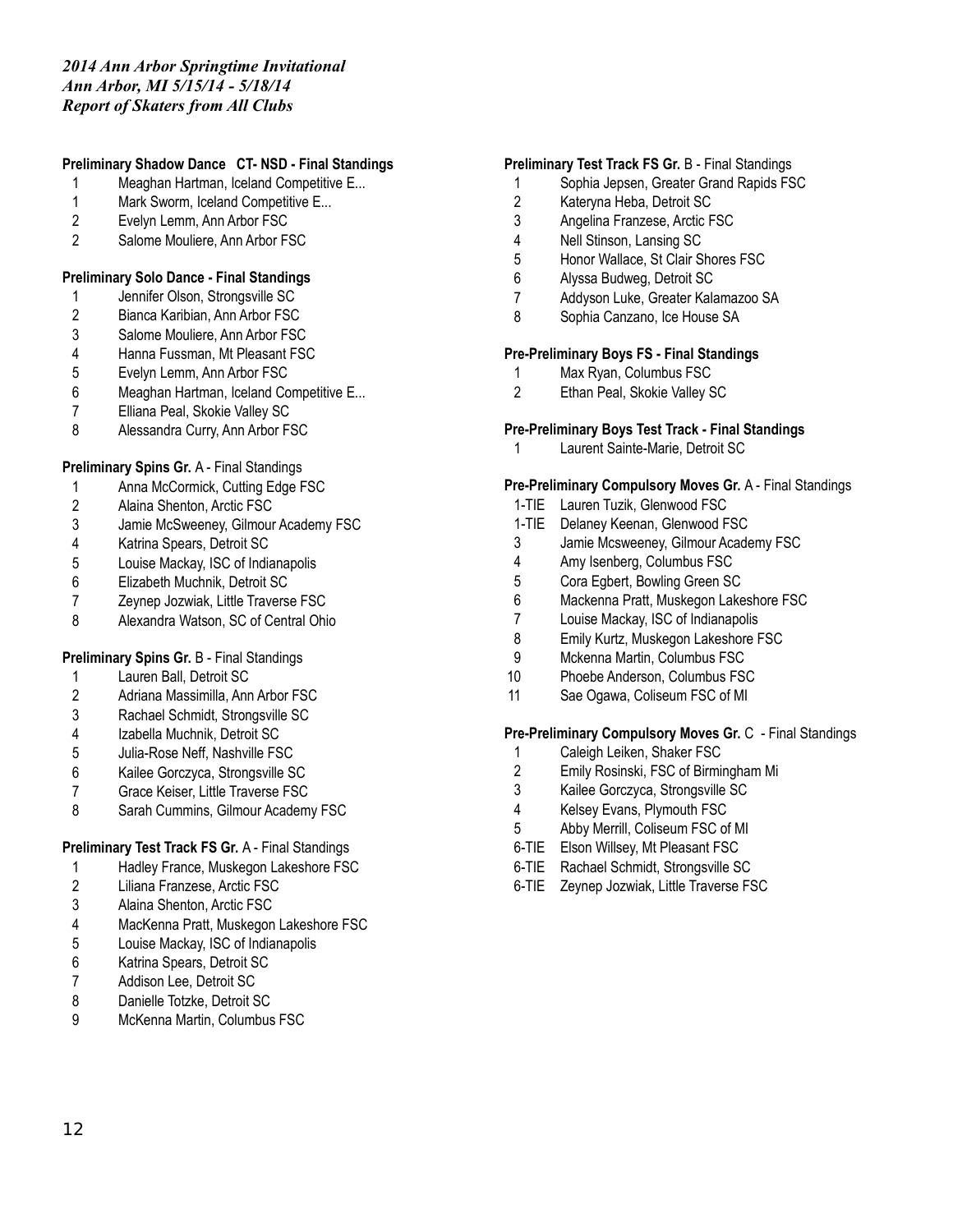### **Pre-Preliminary Compulsory Moves Gr.** CB - Final Standings

- Vanessa Vihnanek, Glenwood FSC
- Hadley France, Muskegon Lakeshore FSC
- Kaelynn Higgins, Forestwood FSC of Parma
- Elizabeth Casey, Ann Arbor FSC
- Sarah Dutton, Louisville SA
- Isobel Alford, Coliseum FSC of MI
- Alyssa Budweg, Detroit SC
- 8 Leah Grieco, Strongsville SC
- Skylar Thompson, Coliseum FSC of MI
- Michaela Maloney, Coliseum FSC of MI

### **Pre-Preliminary Girls FS Gr.** A - Final Standings

- Rose Thaman, Bowling Green SC
- Cora Egbert, Bowling Green SC
- Emily Rits, Detroit SC
- 
- 4 Amy Isenberg, Columbus FSC<br>5 Ryleigh O'Donoghue. St Clair S Ryleigh O'Donoghue, St Clair Shores FSC
- Tallia Whyte, Louisville SA
- Josephine Billings, Lansing SC
- Emily Kurtz, Muskegon Lakeshore FSC

# **Pre-Preliminary Girls FS Gr.** B - Final Standings

- Ashley Szymanski, Fort Wayne ISC
- Lauren Tuzik, Glenwood FSC
- Caleigh Barnard, Columbus FSC
- Jamie McSweeney, Gilmour Academy FSC
- Amanda Melling, Lansing SC
- Mikayla Lomas, Lansing SC
- Michaela Maloney, Coliseum FSC of MI

## **Pre-Preliminary Girls FS Gr.** C - Final Standings

- Baleigh Costello, Lansing SC
- Alexandra Watson, SC of Central Ohio
- Chase Naylor, Fort Wayne ISC
- Kacy Tam, Columbus FSC
- Isobel Alford, Coliseum FSC of MI
- Linda Yang, Ann Arbor FSC
- Chloe Pagogna, Ice House SA
- Leah Grieco, Strongsville SC
- Sarah Dutton, Louisville SA

### **Pre-Preliminary Girls FS Gr.** D - Final Standings

- Maya Hollander, Shaker FSC
- Floria Tsui, Arctic FSC
- Elizabeth Casey, Ann Arbor FSC
- Arisa Hocharoen, Fort Wayne ISC
- Kaelynn Higgins, Forestwood FSC of Parma
- Breanna Moeller, Louisville SA
- Sydney Haubenstricker, Ice House SA

#### **Pre-Preliminary Girls FS Gr.** E - Final Standings

- Caleigh Leiken, Shaker FSC
- Abby Merrill, Coliseum FSC of MI
- Kailee Gorczyca, Strongsville SC
- Grace Keiser, Little Traverse FSC
- Hailey Nace, Ann Arbor FSC
- Emily Rosinski, FSC of Birmingham Mi
- Rachael Schmidt, Strongsville SC

### **Pre-Preliminary Girls Test Track Gr.** A - Final Standings

- Hannah Rutherford, Gilmour Academy FSC
- Lisa Zhu, Arctic FSC
- Kristina Elias, Greater Kalamazoo SA
- Emma Vermillion, Ice House SA
- Cindy Xue, Ann Arbor FSC
- Kelly Sun, Detroit SC
- Katherine Gallihugh, Arctic FSC

#### **Pre-Preliminary Girls Test Track Gr.** B - Final Standings

- Rebecka Hakansson, Ann Arbor FSC
- Trinity Oppenheimer, Muskegon Lakeshore FSC
- Sae Ogawa, Coliseum FSC of MI
- Cenedra Hawn, Greater Kalamazoo SA
- Leah McLain, Detroit SC
- Lauren Harris, Detroit SC
- Sara Nitschke, Mt Pleasant FSC
- Emma Spiess, Ann Arbor FSC

#### **Pre-Preliminary Girls Test Track Gr.** C - Final Standings

- Allison Tate, Muskegon Lakeshore FSC
- Morgan Smrekar, Lansing SC
- Selina Lin, Ann Arbor FSC
- Catherine Lehner, Lansing SC
- Natalia Torres, Dearborn FSC
- Eliot Ziolek, Ann Arbor FSC
- Morgan Majeske, Coliseum FSC of MI
- Regan McKee, Coliseum FSC of MI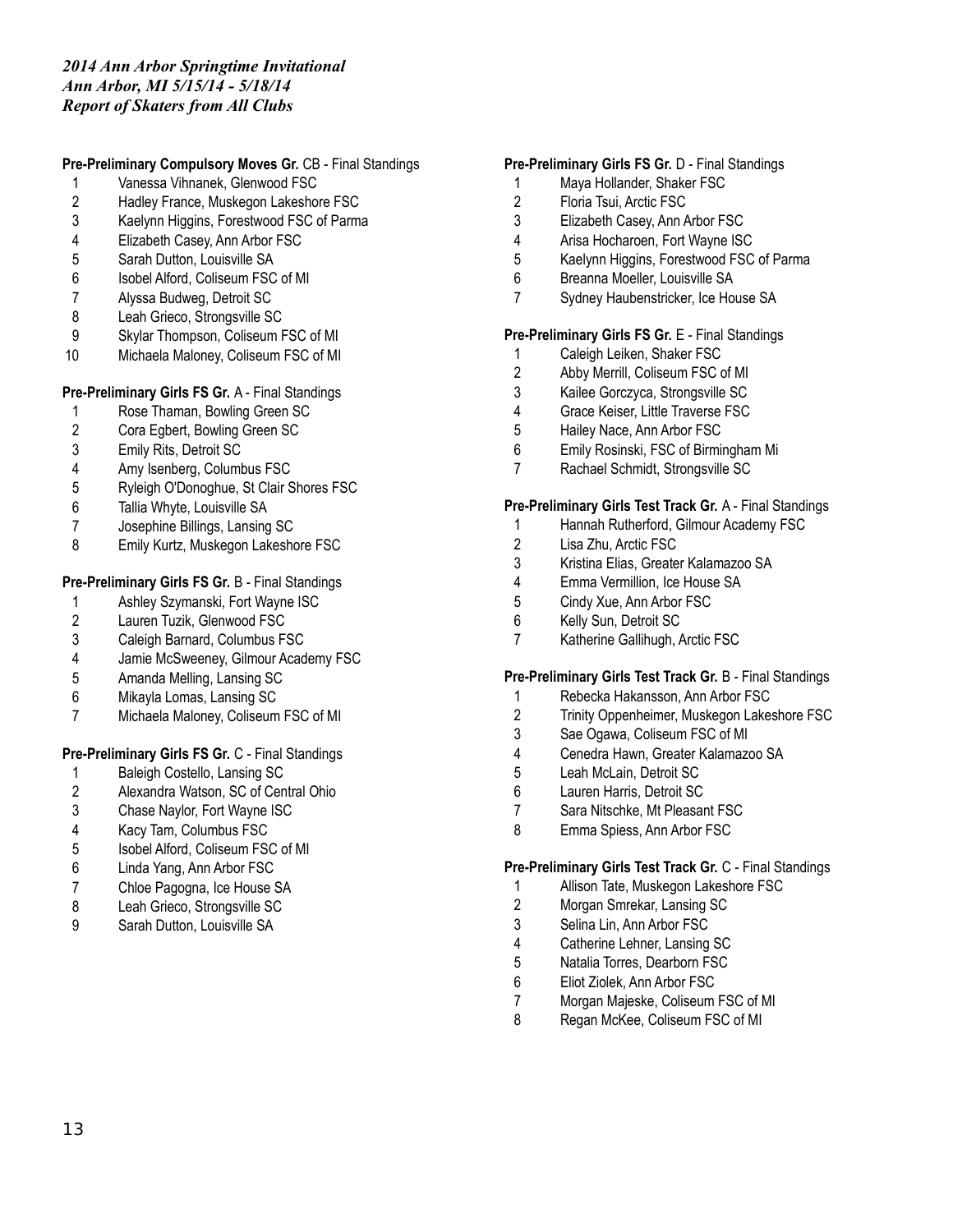### **Pre-Preliminary Jumps Gr.** A - Final Standings

- Katrina Spears, Detroit SC
- Elizabeth Muchnik, Detroit SC
- Mckenna Martin, Columbus FSC
- Leah Grieco, Strongsville SC
- Louise Mackay, ISC of Indianapolis

#### **Pre-Preliminary Jumps Gr.** B - Final Standings

- Abby Wasierski, Irish FSC
- Kailee Gorczyca, Strongsville SC
- Rachael Schmidt, Strongsville SC
- Izabella Muchnik, Detroit SC
- Cate George Clark, Detroit SC

#### **Pre-Preliminary Light Entertainment - Final Standings**

- Miranda Brown, Mentor FSC
- Tallia Whyte, Louisville SA
- Chloe Pagogna, Ice House SA
- Louise Mackay, ISC of Indianapolis
- Jamie McSweeney, Gilmour Academy FSC
- Sydney Haubenstricker, Ice House SA
- Sara Nitschke, Mt Pleasant FSC

#### **Pre-Preliminary Spins - Final Standings**

- Sara Nitschke, Mt Pleasant FSC
- Cate George Clark, Detroit SC
- Leanna Freund, Strongsville SC
- Rebecka Hakansson, Ann Arbor FSC

### **Pre-Preliminary Test Track FS Gr.** D - Final Standings

- Phoebe Anderson, Columbus FSC
- Skylar Thompson, Coliseum FSC of MI
- Elizabeth (lizzie) Krajekian, Gilmour Academy FSC
- Kiley Tiemann, Lansing SC
- Veronika Poliakova, Ann Arbor FSC
- Emily Fischer, Arctic FSC
- Caroline Maier, Greater Kalamazoo SA
- Catherine Blair, Greater Kalamazoo SA
- Elizabeth Mumby, Greater Kalamazoo SA

#### **Pre-Silver Open Solo Dance - 14S - Final Standings**

- Max Ryan, Columbus FSC
- Natassja Nowak, Detroit SC

#### **Pre-Silver PD NSD Gr.** A - Final Standings

- 1 Isabel Blahunka, Winter Club of Indian...
- Hannah Laird, Queen City FSC
- Katarina Pearson, Dupage FSC
- Natassja Nowak, Detroit SC
- Mable Harper, Louisville SA

#### **Pre-Silver PD NSD Gr.** A - Standings for the First Dance

- 1 Hannah Laird, Queen City FSC
- Isabel Blahunka, Winter Club of Indian...
- 3-TIE Katarina Pearson, Dupage FSC
- 3-TIE Mable Harper, Louisville SA
- Natassja Nowak, Detroit SC

#### **Pre-Silver PD NSD Gr.** A - Standings for the Second Dance

- 1 Isabel Blahunka, Winter Club of Indian...
- Natassja Nowak, Detroit SC
- Katarina Pearson, Dupage FSC
- Hannah Laird, Queen City FSC
- Mable Harper, Louisville SA

#### **Pre-Silver PD NSD Gr.** B - Final Standings

- Max Ryan, Columbus FSC
- Molly Risk, ISC of Indianapolis
- Caroline Smith, Greater Kalamazoo SA
- Haley Williams, Greater Kalamazoo SA
- Maia Zienert, Lakeland SC
- Meghan Weihmuller, Northern Ice SC

#### **Pre-Silver PD NSD Gr.** B - Standings for the First Dance

- Max Ryan, Columbus FSC
- Caroline Smith, Greater Kalamazoo SA
- Molly Risk, ISC of Indianapolis
- Haley Williams, Greater Kalamazoo SA
- Meghan Weihmuller, Northern Ice SC
- Maia Zienert, Lakeland SC

#### **Pre-Silver PD NSD Gr.** B - Standings for the Second Dance

- Molly Risk, ISC of Indianapolis
- Max Ryan, Columbus FSC
- Maia Zienert, Lakeland SC
- Haley Williams, Greater Kalamazoo SA
- Caroline Smith, Greater Kalamazoo SA
- Meghan Weihmuller, Northern Ice SC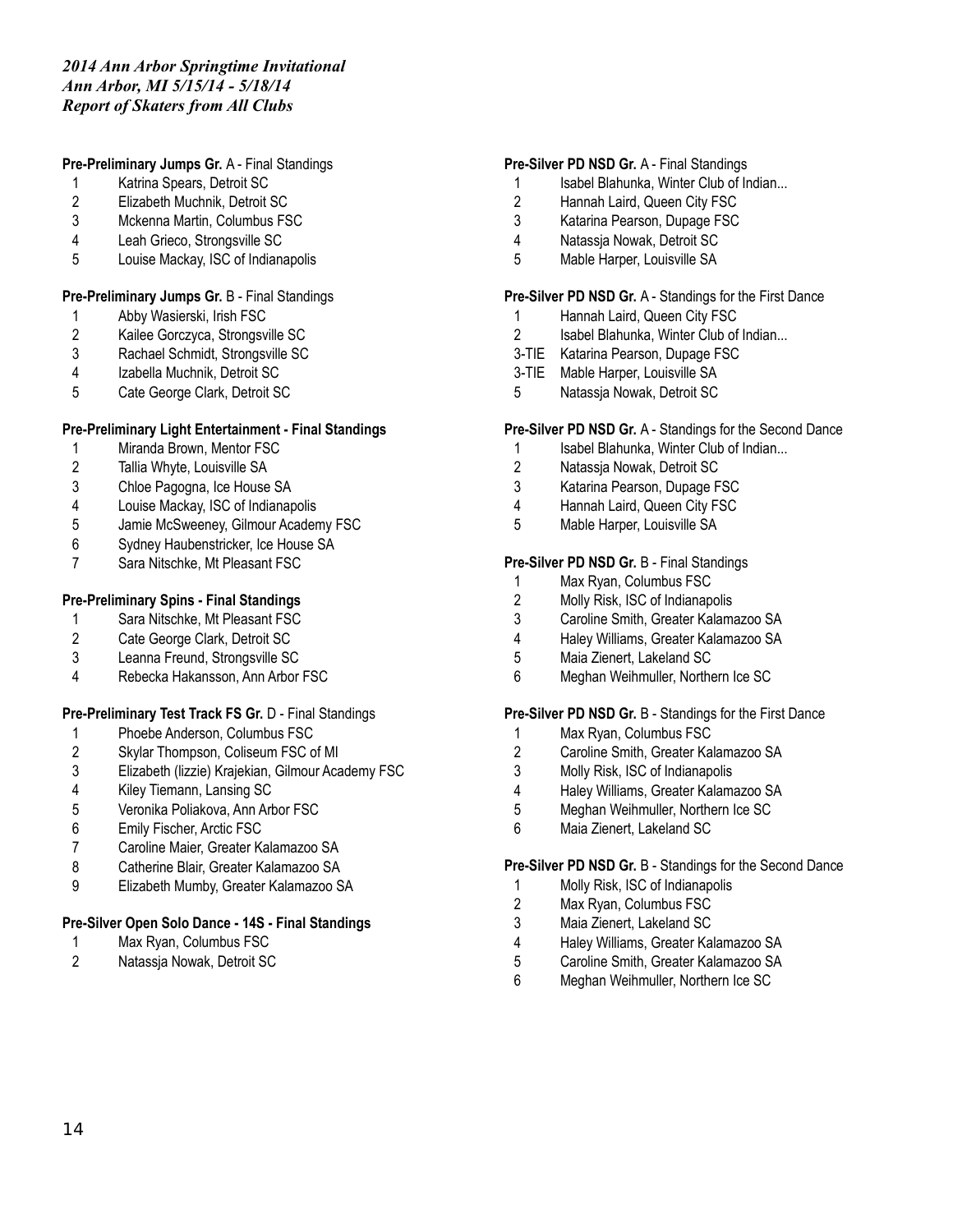# **ProAm Bronze Hickory Hoedown PD - Final Standings**

- Mauriana Dorsch, Pittsburgh FSC
- Ryan Devereaux, Professional
- Liza Pritchard, Ann Arbor FSC
- Brandon Forsyth, Professional
- Kellie Ann Shawn, Ann Arbor FSC
- Timothy McKernan, Professional
- Caitlin Kaleta, Ann Arbor FSC
- Brandon Forsyth, Professional
- Nancy Simpson, Lansing SC
- Sergey Magerovskiy, Professional
- Susan Bakke, Midland FSC
- Brandon Forsyth, Professional
- Ashley Carlson, Professional
- David Bakke, Midland FSC

### **ProAm Bronze TenFox PD - Final Standings**

- Liza Pritchard, Ann Arbor FSC
- Brandon Forsyth, Professional
- Mauriana Dorsch, Pittsburgh FSC
- Ryan Devereaux, Professional
- Caitlin Kaleta, Ann Arbor FSC
- Brandon Forsyth, Professional
- Nancy Simpson, Lansing SC
- Sergey Magerovskiy, Professional
- Ashley Carlson, Professional
- David Bakke, Midland FSC

## **ProAm Gold Quickstep PD - Final Standings**

- Alannah Binotto, Pittsburgh FSC
- 1 Ryan Devereaux, Professional<br>2 Nicolette Fev. Detroit SC
- Nicolette Fey, Detroit SC
- Paul Bellantuono, Professional

## **ProAm Pre-Bronze Cha Cha PD - Final Standings**

- Lia DiCicco, Professional
- Mark Sworm, Iceland Competitive E...
- Irene Schimmel, Ann Arbor FSC
- Brandon Forsyth, Professional

## **ProAm Pre-Bronze Fiesta Tango PD - Final Standings**

- 1 Irene Schimmel, Ann Arbor FSC
- Brandon Forsyth, Professional
- Lia DiCicco, Professional
- 2 Mark Sworm, Iceland Competitive E...
- 3 Nancy Simpson, Lansing SC<br>3 Sergey Magerovskiv, Professi
- Sergey Magerovskiy, Professional
- Susan Bakke, Midland FSC
- Brandon Forsyth, Professional

### **ProAm Pre-Gold Paso Doble PD - Final Standings**

- Kylie Mann, Professional
- Wolfgang Ebersole, Ann Arbor FSC
- Katarina Wardowski, Onyx-Suburban SA
- Sergey Magerovskiy, Professional

#### **ProAm Pre-Gold Starlight Waltz PD - Final Standings**

- Kylie Mann, Professional
- Wolfgang Ebersole, Ann Arbor FSC
- Katarina Wardowski, Onyx-Suburban SA
- Sergey Magerovskiy, Professional

### **ProAm Preliminary Canasta Tango PD - Final Standings**

- Salome Mouliere, Ann Arbor FSC
- Brandon Forsyth, Professional
- Bianca Karibian, Ann Arbor FSC
- Brandon Forsyth, Professional
- Evelyn Lemm, Ann Arbor FSC
- Brandon Forsyth, Professional
- Meaghan Hartman, Iceland Competitive E...
- Brandon Forsyth, Professional
- Alessandra Curry, Ann Arbor FSC
- Brandon Forsyth, Professional

#### **ProAm Preliminary Rhythm Blues PD - Final Standings**

- Evelyn Lemm, Ann Arbor FSC
- Brandon Forsyth, Professional
- Salome Mouliere, Ann Arbor FSC
- Brandon Forsyth, Professional
- Bianca Karibian, Ann Arbor FSC
- Brandon Forsyth, Professional
- Meaghan Hartman, Iceland Competitive E...
- Brandon Forsyth, Professional
- Alessandra Curry, Ann Arbor FSC
- Brandon Forsyth, Professional

#### **ProAm Silver American Waltz PD - Final Standings**

- Olivia Dorsch, Pittsburgh FSC
- Ryan Devereaux, Professional
- Trina Pratt, Professional
- Evan Ruze Walter, Columbine SC
- Fonda Lilly Wilkinson, Onyx-Suburban SA
- Sergey Magerovskiy, Professional
- Roksolana Sudyk, Onyx-Suburban SA
- Eric Field, Professional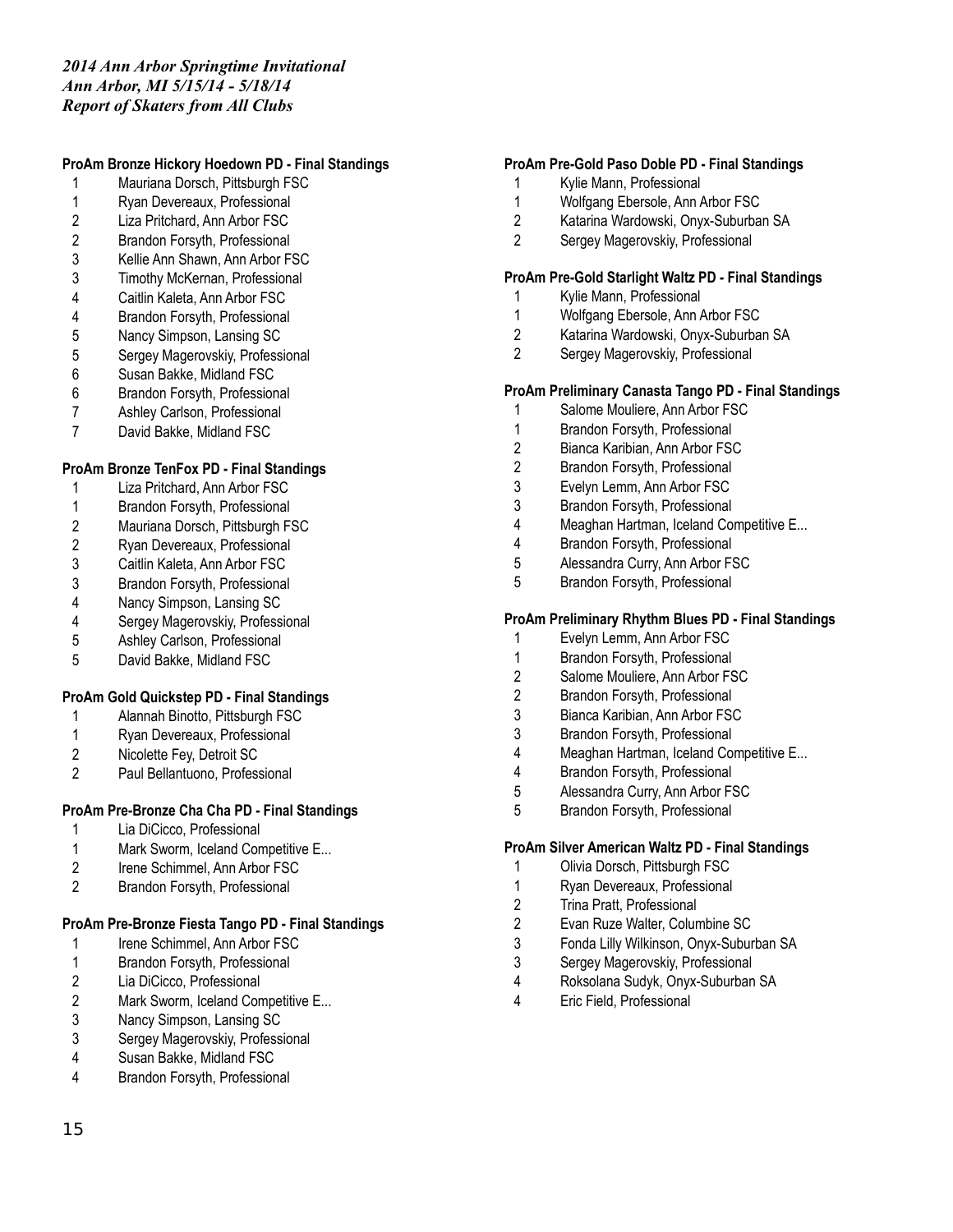### **ProAm Silver Tango PD - Final Standings**

- Olivia Dorsch, Pittsburgh FSC
- Ryan Devereaux, Professional
- Trina Pratt, Professional
- Evan Ruze Walter, Columbine SC
- Fonda Lilly Wilkinson, Onyx-Suburban SA
- Sergey Magerovskiy, Professional
- Roksolana Sudyk, Onyx-Suburban SA
- Eric Field, Professional

### **Senior Combined Event - NSD - Final Standings**

- Jenna Blackburn, Greater Kalamazoo SA
- 2 Samantha Pearsall, Chicago FSC<br>3 Alivah Cohen. Columbus FSC
- Aliyah Cohen, Columbus FSC
- Wolfgang Ebersole, Ann Arbor FSC
- Alannah Binotto, Pittsburgh FSC
- Sarris Jones, Greater Kalamazoo SA
- Connie Achtenberg, Ann Arbor FSC

### **Senior Combined Event - NSD - Standings for the Free Dance**

- Jenna Blackburn, Greater Kalamazoo SA
- Samantha Pearsall, Chicago FSC
- Aliyah Cohen, Columbus FSC
- Wolfgang Ebersole, Ann Arbor FSC
- Alannah Binotto, Pittsburgh FSC
- Sarris Jones, Greater Kalamazoo SA
- Connie Achtenberg, Ann Arbor FSC

#### **Senior Combined Event - NSD - Standings for the Short Dance**

- Jenna Blackburn, Greater Kalamazoo SA
- Samantha Pearsall, Chicago FSC
- Aliyah Cohen, Columbus FSC
- Wolfgang Ebersole, Ann Arbor FSC
- Alannah Binotto, Pittsburgh FSC
- Sarris Jones, Greater Kalamazoo SA
- Connie Achtenberg, Ann Arbor FSC

## **Senior Shadow Dance SS - NSD - Final Standings**

- Samantha Pearsall, Chicago FSC
- Christopher Davis, Skokie Valley SC
- Connie Achtenberg, Ann Arbor FSC
- Wolfgang Ebersole, Ann Arbor FSC

#### **Silver PD NSD - Final Standings**

- Olivia Dorsch, Pittsburgh FSC
- Arianna Krzyzkowski, Fort Collins FSC
- Rose Beck, Ann Arbor FSC
- Sarah Salomone, Pavilion SC of Clevel...
- Paige Osterwisch, Queen City FSC
- Sarah Haugh, Dupage FSC
- Francesca Block, Skokie Valley SC
- Krista Weyhing, Louisville SA
- Alexandra Wisnewski, Lakeland SC
- Celia Schroeder, Arctic FSC

#### **Silver PD NSD - Standings for the First Dance**

- Olivia Dorsch, Pittsburgh FSC
- Rose Beck, Ann Arbor FSC
- Arianna Krzyzkowski, Fort Collins FSC
- Paige Osterwisch, Queen City FSC
- Sarah Haugh, Dupage FSC
- Francesca Block, Skokie Valley SC
- Sarah Salomone, Pavilion SC of Clevel...
- Alexandra Wisnewski, Lakeland SC
- Krista Weyhing, Louisville SA
- Celia Schroeder, Arctic FSC

#### **Silver PD NSD - Standings for the Second Dance**

- Sarah Salomone, Pavilion SC of Clevel...
- Arianna Krzyzkowski, Fort Collins FSC
- Olivia Dorsch, Pittsburgh FSC
- Rose Beck, Ann Arbor FSC
- Paige Osterwisch, Queen City FSC
- Sarah Haugh, Dupage FSC
- Francesca Block, Skokie Valley SC
- Krista Weyhing, Louisville SA
- Alexandra Wisnewski, Lakeland SC
- Celia Schroeder, Arctic FSC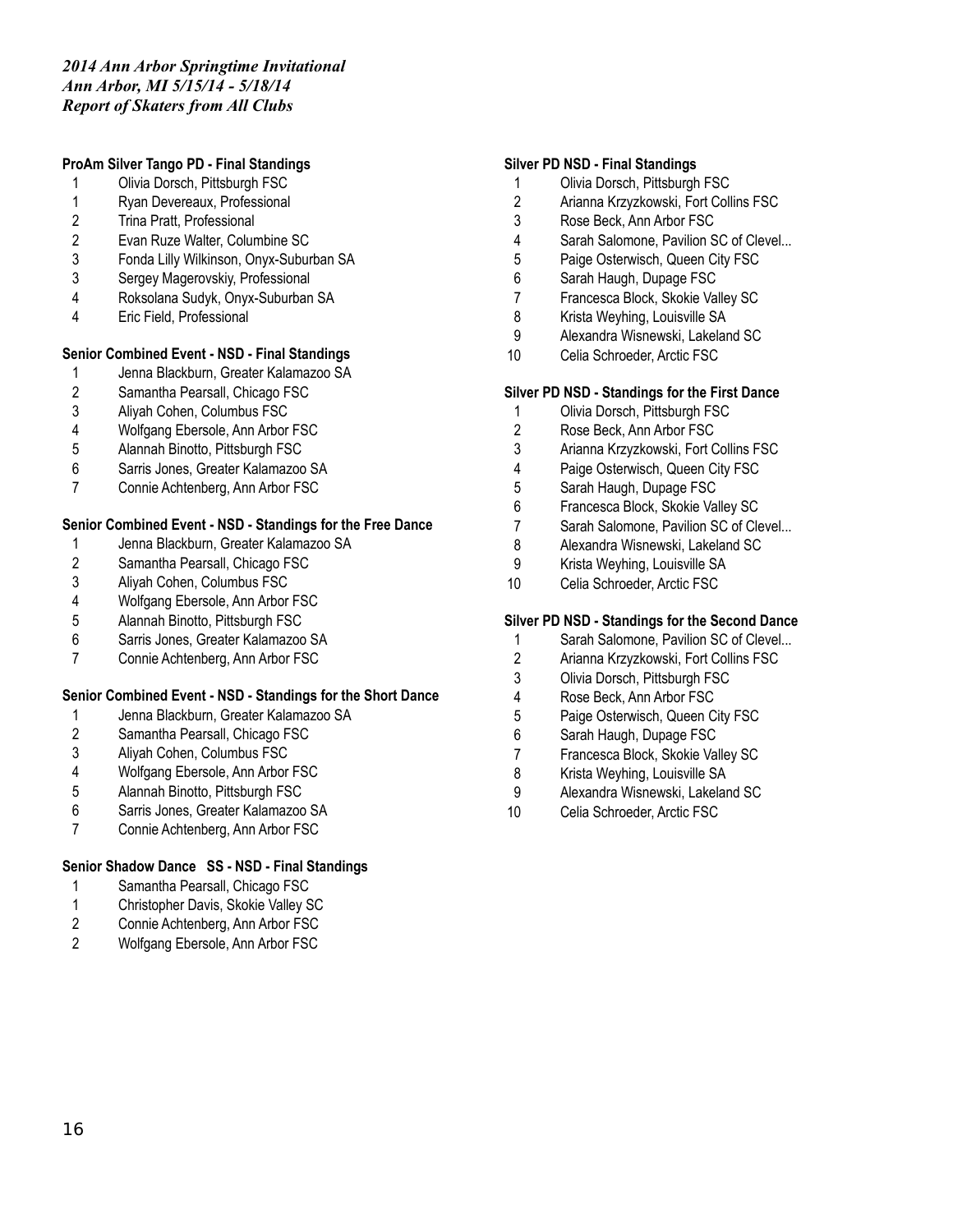# **SUMMARY** Page 1 of 3

### 2014 Ann Arbor Springtime

05/15/2014 - 05/18/2014

|                     | Juvenile Girls Gr. B                                          |                 | SP                  | FP             | Intermediate Ladies Gr. B                                 |                 | SP             |
|---------------------|---------------------------------------------------------------|-----------------|---------------------|----------------|-----------------------------------------------------------|-----------------|----------------|
| FP<br>-1            | Name<br>Olivia Pasinski, Glenwood FSC                         | Points<br>24.62 | $\overline{1}$      | $\mathbf{1}$   | Name<br>Kailey Matkin, St. Clair Shores FSC               | Points<br>31.45 | $\overline{1}$ |
| 2                   | Grace Vanzanten, Greater Grand Rapids FSC                     | 24.12           | $\overline{c}$      | 2              | Molly Davies, Traverse City FSC                           | 27.93           | $\overline{c}$ |
| 3                   | Haley Petz, Lakeland SC                                       | 22.93           | 3                   | 3              | Carly Williams, Arctic FSC                                | 26.65           | 3              |
| 4                   | Elizabeth Hammill, Lansing SC                                 | 21.43           | 4                   | 4              | Mira Tasich, Detroit SC                                   | 26.26           | 4              |
| 5                   | Linzy Fitzpatrick, Detroit SC                                 | 20.24           | 5                   | 5              | Frances Rossiter, Traverse City FSC                       | 25.59           | 5              |
| 6                   | Nicole Santoso, Strongsville SC                               | 19.08           | 6                   | 6              | Braedyn Miller, Lansing SC                                | 25.57           | 6              |
| 7                   | Breanna Santoso, Strongsville SC                              | 17.81           | $\overline{7}$      | 7              | Lynn Kim, Arctic FSC                                      | 24.38           | 7              |
| 8                   | Toni Miano, St. Clair Shores FSC                              | 17.38           | 8                   | 8              | Ani Kahaian, Columbus FSC                                 | 20.74           | 8              |
| 9                   | Jadyn Bortman, Detroit SC                                     | 17.24           | 9                   | 9              | Brittney Leist, Lakeland SC                               | 20.41           | 9              |
| 10                  | Phoebe Whitbeck, Muskegon Lakeshore FSC                       | 16.96           | 10                  | 10             | Chi Yamakawa, Columbus FSC                                | 20.30           | 10             |
| 11                  | Kendall Mosher, Coliseum FSC of Michigan                      | 16.85           | 11                  | 11             | Abigail Hung, Detroit SC                                  | 18.93           | 11             |
| 12                  | Alyssa Duke, Strongsville SC                                  | 16.46           | 12                  | 12             | Gabby Blake, South Metro Shores FSC                       | 17.80           | 12             |
| W                   | Silvana Uribe, Detroit SC                                     |                 |                     | w              | Fiona Boden, Strongsville SC                              |                 |                |
|                     | Intermediate Men                                              |                 |                     |                | Intermediate Ladies Gr. A                                 |                 |                |
| FP                  | Name                                                          | Points          | SP                  | FP             | Name                                                      | Points          | SP             |
| -1                  | Sasha Lunin, Fort Wayne ISC                                   | 32.95           | $\overline{1}$      | $\mathbf{1}$   | Maggie MacKinnon, Arctic FSC                              | 29.06           | $\overline{1}$ |
| 2                   | Chase Finster, Louisville SA                                  | 25.85           | $\overline{c}$      | 2              | Emilea Zingas, St. Clair Shores FSC                       | 26.89           | $\overline{c}$ |
| 3                   | Jacob Sedlar, Detroit SC                                      | 24.43           | 3                   | 3              | Jenna Shi, Arctic FSC                                     | 25.29           | 3              |
| 4                   | Sammy Parks, Lansing SC                                       | 24.23           | 4                   | 4              | Megan Fee, Northern Ice SC                                | 25.04           | 4              |
| 5                   | Nathaniel Chapple, Shaker FSC                                 | 19.96           | 5                   | 5              | Kayla Stein, Arctic FSC                                   | 24.95           | 5              |
| 6                   | Jake Pagano, Nashville FSC                                    | 16.71           | 6                   | 6              | Alyssa Cabacungan, Strongsville SC                        | 23.72           | 6              |
| 7                   | Nicolas Frantz, Individual Member                             | 14.45           | 7                   | 7              | Gabriella Rossi, Glenwood FSC                             | 23.60           | $\overline{7}$ |
|                     |                                                               |                 |                     | 8              | Haley Vihnanek, Glenwood FSC                              | 23.50           | 8              |
|                     | Juvenile Girls Gr. A                                          |                 |                     | 9              | Courtney Luck, Detroit SC                                 | 21.81           | 9              |
| FP                  | Name                                                          | Points          | SP                  | 10             | Lea Piotrowski, Greater Grand Rapids FSC                  | 20.77           | 10             |
| -1                  | Cienna Baka, Columbus FSC<br>Giselle Miller, Lansing SC       | 22.38<br>22.33  | $\overline{1}$      | 11             | Kamryn Keller, Columbus FSC<br>Lizzy Anderson, Detroit SC | 17.56<br>17.48  | 11<br>-12      |
| 2<br>3              | Anna Rossiter, Traverse City FSC                              | 22.29           | $\overline{c}$<br>3 | 12<br>13       | Paige Conrad, Ice House SA                                | 16.61           | - 13           |
| 4                   | Victoria Moriarty, Glenwood FSC                               | 22.10           | $\overline{4}$      | w              | Sarah Bullen, Shaker FSC                                  |                 |                |
| 5                   | Lily Yu, Columbus FSC                                         | 21.88           | 5                   |                |                                                           |                 |                |
| 6                   | Pelagia Pamel, Detroit SC                                     | 20.95           | 6                   |                | Novice Ladies Gr. A                                       |                 |                |
| 7                   | Hannah Carroll, Glenwood FSC                                  | 20.58           | $\overline{7}$      | FP             | Name                                                      | Points          | <b>SP</b>      |
| 8                   | Kate Capper, Coliseum FSC of Michigan                         | 20.24           | 8                   | $\mathbf{1}$   | Chloe Roslin, Detroit SC                                  | 37.06           | $\overline{1}$ |
| 9                   | Sloane Huey, Louisville SA                                    | 19.94           | 9                   | 2              | Taylor Morris, Skokie Valley SC                           | 34.11           | $\overline{c}$ |
| 10                  | Katherina Frantz, Individual Member                           | 19.65           | 10                  | 3              | Sarah Liberatore, Arctic FSC                              | 33.24           | 3              |
| 11                  | Kylee Strayer, Coliseum FSC of Michigan                       | 19.17           | 11                  | 4              | Jacqueline Tu, Columbus FSC                               | 32.85           | 4              |
| 12                  | Rhea Dhar, Detroit SC                                         | 18.46           | 12                  | 5              | Angela Wang, Arctic FSC                                   | 32.25           | 5              |
| 13                  | Katherine Boyce, Strongsville SC                              | 14.76           | 13                  | 6              | Rudi Baruch, Skokie Valley SC                             | 32.21           | 6              |
| 14                  | Qijia Zhou, New Edge FSC                                      | 11.23           | 14                  | 7              | Meghan Halaburda, Fort Wayne ISC                          | 31.23           | $\overline{7}$ |
|                     |                                                               |                 |                     | 8              | Melissa Murray, Shaker FSC                                | 30.71           | 8              |
|                     | Intermediate Ladies Gr. C                                     |                 |                     | 9              | Sarah Miller, Lansing SC                                  | 29.99           | 9              |
| FP                  | Name                                                          | Points          | SP                  | 10             | Aubyn Herbison, Arctic FSC                                | 29.25           | 10             |
| -1                  | Lindsay Weinstein, DuPage FSC                                 | 30.72           | $\overline{1}$      | 11             | Emily Scott, Greater Grand Rapids FSC                     | 28.80           | 11             |
| 2                   | Tori Bennett, Mentor FSC                                      | 29.72           | $\overline{c}$      | 12             | Whitney Reid, Detroit SC                                  | 27.07           | - 12           |
| 3                   | Christina Tenzin, FSC of Madison                              | 29.65           | 3                   | 13             | Thobie Fauver, Nashville FSC                              | 25.95           | 13             |
| 4                   | Rubie Diemer, South Windsor SC                                | 28.79           | $\overline{4}$      | 14             | Elise Wellman, Fort Wayne ISC                             | 24.73           | - 14           |
| 5                   | Sara Abee, Arctic FSC                                         | 25.16           | 5                   | w              | Alexia Kramble, Toronto Cricket Club                      |                 |                |
| 6<br>$\overline{7}$ | Dorothy Wilson, Strongsville SC                               | 24.80           | 6<br>$\overline{7}$ |                | Novice Ladies Gr. B                                       |                 |                |
| 8                   | Jolie Vassel-Beasley, Detroit SC<br>Nicolette Fey, Detroit SC | 23.54<br>18.00  | 8                   | FP             | Name                                                      | Points SP       |                |
| W                   | Ashley Edmondson, Traverse City FSC                           |                 |                     | -1             | Cristina Rackley, Winterhurst FSC                         | 33.12           | $\overline{1}$ |
| W                   | Marta Fratczak, Strongsville SC                               |                 |                     | 2              | Alyson Pekkola, Winterhurst FSC                           | 29.84           | $\overline{c}$ |
| W                   | Kiara Hoefsmit, Winterhurst FSC                               |                 |                     | 3              | Anna Kallmeyer, Pavilion SC of Cleveland Hgts             | 29.48           | 3              |
| W                   | Maya Murshak, Lansing SC                                      |                 |                     | 4              | Emma Wolak, Arctic FSC                                    | 29.43           | 4              |
|                     |                                                               |                 |                     | 5              | Reagan Liberatore, Arctic FSC                             | 27.91           | 5              |
|                     | Novice Men                                                    |                 |                     | 6              | Tori Weingarten, Detroit SC                               | 27.48           | 6              |
| FP                  | Name                                                          | Points          | SP                  | $\overline{7}$ | Tara Prasad, Detroit SC                                   | 27.17           | $\overline{7}$ |
| -1                  | Derek Wagner, Northern Ice SC                                 | 39.81           | $\overline{1}$      | 8              | Ashlyn Olson, Ice House SA                                | 26.33           | 8              |
| 2                   | Eric Hartley, Queen City FSC                                  | 37.00           | $\overline{c}$      | 9              | Piper Cook, Wyandotte FSC                                 | 25.34           | 9              |
| 3                   | Stanley Mackey, Westland FSC                                  | 26.61           | 3                   | 10             | Morgen Wheeler, SC of Novi                                | 25.07           | 10             |
| 4                   | Jacob Nussle, Ice House SA                                    | 20.90           | 4                   | 11             | Nekoe Baumgartner, Columbus FSC                           | 24.87           | 11             |
|                     |                                                               |                 |                     | 12             | Alisha Wang, ISC of Indianapolis                          | 24.21           | 12             |
|                     | Senior Men                                                    |                 |                     | 13             | Francesca Block, Skokie Valley SC                         | 23.33           | 13             |
| FP                  | Name                                                          | Points          | <b>SP</b>           | 14             | Paige Bartholomew, Ice House SA                           | 22.21           | 14             |
| -1                  | Alexander Newman, Detroit SC                                  | 42.57           | $\overline{1}$      | 15             | Stephanie Rice, Indiana/World SA                          | 20.42 15        |                |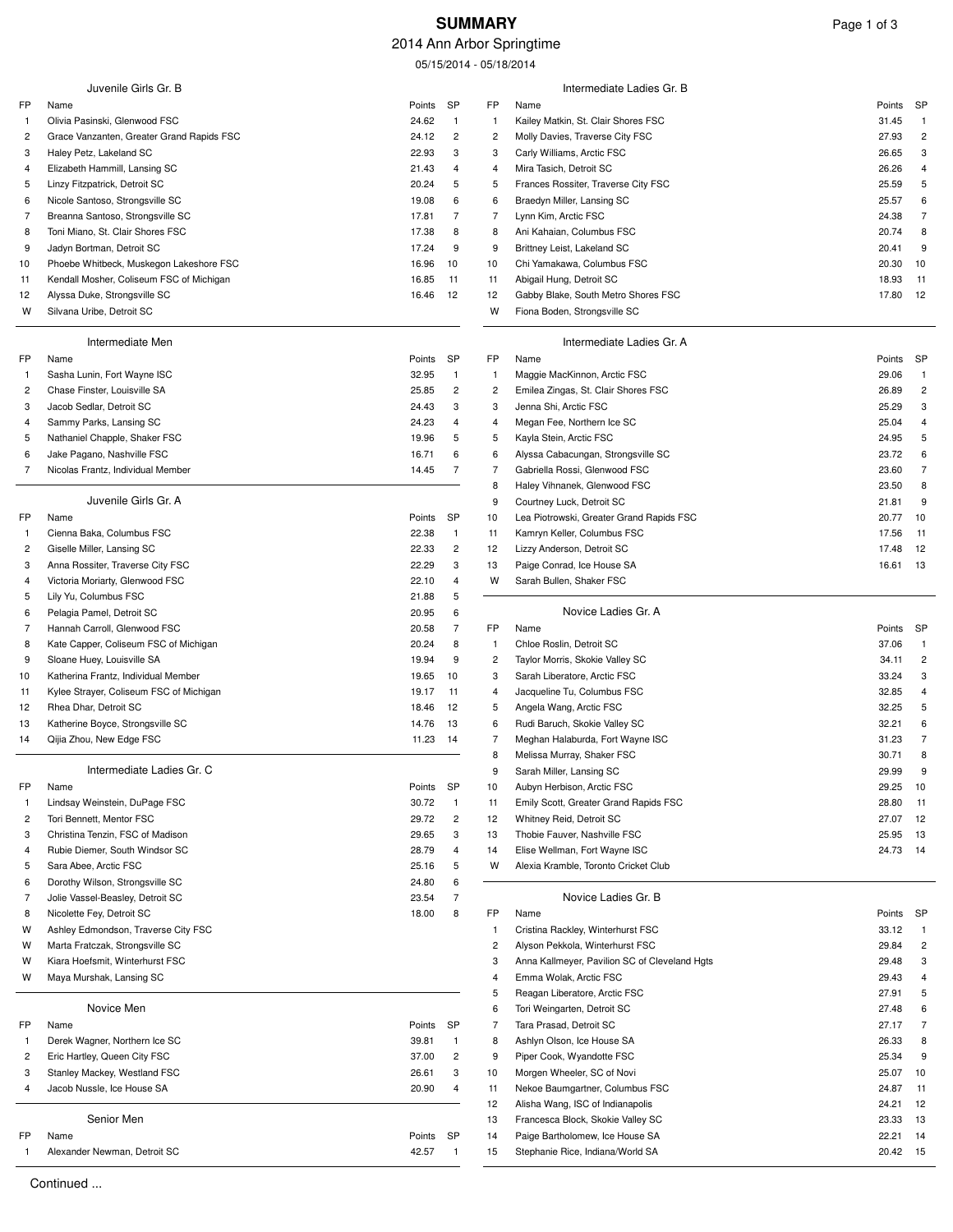# **SUMMARY** Page 2 of 3

# 2014 Ann Arbor Springtime

05/15/2014 - 05/18/2014

|                   | Intermediate Ladies Gr. A                                  |                |                    |          | Juvenile Girls Gr. A                                               |                |                |
|-------------------|------------------------------------------------------------|----------------|--------------------|----------|--------------------------------------------------------------------|----------------|----------------|
| FP.               | Name                                                       | Points         | FS                 | FP       | Name                                                               | Points         | FS             |
| -1                | Christina Tenzin, FSC of Madison                           | 53.40          | $\mathbf{1}$       | 1        | Frances Rossiter, Traverse City FSC                                | 45.34          | $\overline{1}$ |
| 2                 | Lindsay Weinstein, DuPage FSC                              | 48.48          | $\overline{c}$     | 2        | Cienna Baka, Columbus FSC                                          | 38.62          | $\overline{c}$ |
| 3                 | Megan Fee, Northern Ice SC                                 | 47.36          | 3                  | 3        | Olivia Pasinski, Glenwood FSC                                      | 37.88          | 3              |
| 4                 | Maggie MacKinnon, Arctic FSC                               | 46.02          | $\overline{4}$     | 4        | Grace Vanzanten, Greater Grand Rapids FSC                          | 37.43          | 4              |
| 5                 | Carly Williams, Arctic FSC                                 | 45.40          | 5                  | 5        | Linzy Fitzpatrick, Detroit SC                                      | 37.40          | 5              |
| 6                 | Mira Tasich, Detroit SC<br>Molly Davies, Traverse City FSC | 44.28          | 6<br>7             | 6<br>7   | Giselle Miller, Lansing SC                                         | 36.02<br>32.69 | 6<br>7         |
| 7<br>8            | Haley Vihnanek, Glenwood FSC                               | 44.19<br>42.99 | 8                  | 8        | Kate Capper, Coliseum FSC of Michigan<br>Pelagia Pamel, Detroit SC | 30.58          | 8              |
| 9                 | Jenna Shi, Arctic FSC                                      | 42.91          | 9                  | 9        | Marina Nesbitt, Columbus FSC                                       | 29.03          | 9              |
| 10                | Dorothy Wilson, Strongsville SC                            | 38.49          | 10                 | 10       | Jadyn Bortman, Detroit SC                                          | 27.99          | 10             |
| 11                | Lea Piotrowski, Greater Grand Rapids FSC                   | 34.76          | 11                 | 11       | Amy Hong, Detroit SC                                               | 26.57          | 11             |
| 12                | Jolie Vassel-Beasley, Detroit SC                           | 33.66          | 12                 | 12       | Kylee Strayer, Coliseum FSC of Michigan                            | 25.74          | 12             |
| 13                | Chi Yamakawa, Columbus FSC                                 | 32.45          | 13                 | 13       | Sanya Verma, Detroit SC                                            | 25.36          | 13             |
| 14                | Ashley Edmondson, Traverse City FSC                        | 31.53          | -14                | 14       | Phoebe Whitbeck, Muskegon Lakeshore FSC                            | 24.57          | 14             |
| 15                | Kiara Hoefsmit, Winterhurst FSC                            | 26.82          | - 15               | W        | Victoria Moriarty, Glenwood FSC                                    |                |                |
| W                 | Sarah Bullen, Shaker FSC                                   |                |                    |          | Novice Ladies Gr. B                                                |                |                |
|                   | Intermediate Men                                           |                |                    | FP       | Name                                                               | Points         | FS             |
| FP.               | Name                                                       | Points         | FS                 | 1        | Chloe Roslin, Detroit SC                                           | 61.50          | $\overline{1}$ |
| $\mathbf{1}$      | Sasha Lunin, Fort Wayne ISC                                | 58.93          | $\mathbf{1}$       | 2        | Rudi Baruch, Skokie Valley SC                                      | 60.74          | $\overline{c}$ |
| 2                 | Nathaniel Chapple, Shaker FSC                              | 41.27          | $\overline{2}$     | 3        | Anna Kallmeyer, Pavilion SC of Cleveland Hgts                      | 57.93          | 3              |
| 3                 | Chase Finster, Louisville SA                               | 39.52          | 3                  | 4        | Angela Wang, Arctic FSC                                            | 57.85          | 4              |
| 4                 | Jacob Sedlar, Detroit SC                                   | 39.37          | 4                  | 5        | Taylor Morris, Skokie Valley SC                                    | 56.53          | 5              |
| 5                 | Jake Pagano, Nashville FSC                                 | 31.14          | 5                  | 6        | Melissa Murray, Shaker FSC                                         | 56.10          | 6              |
| W                 | Matthew Nielsen, Strongsville SC                           |                |                    | 7        | Emily Scott, Greater Grand Rapids FSC                              | 55.24          | $\overline{7}$ |
|                   |                                                            |                |                    | 8        | Meghan Halaburda, Fort Wayne ISC                                   | 51.08          | 8              |
|                   | Intermediate Ladies Gr. B                                  |                |                    | 9        | Reagan Liberatore, Arctic FSC                                      | 48.31          | 9              |
| FP                | Name                                                       | Points         | FS<br>$\mathbf{1}$ | 10       | Julia Woollcombe, Granite Club                                     | 46.47<br>44.79 | 10             |
| $\mathbf{1}$<br>2 | Lynn Kim, Arctic FSC<br>Braedyn Miller, Lansing SC         | 49.91<br>48.48 | $\overline{c}$     | 11       | Nekoe Baumgartner, Columbus FSC<br>Whitney Reid, Detroit SC        | 44.61          | 11<br>12       |
| 3                 | Tori Bennett, Mentor FSC                                   | 47.83          | 3                  | 12<br>13 | Francesca Block, Skokie Valley SC                                  | 43.46          | 13             |
| 4                 | Gabriella Rossi, Glenwood FSC                              | 46.29          | $\overline{4}$     | 14       | Thobie Fauver, Nashville FSC                                       | 41.30          | 14             |
| 5                 | Sara Abee, Arctic FSC                                      | 44.72          | 5                  | W        | Aubyn Herbison, Arctic FSC                                         |                |                |
| 6                 | Courtney Luck, Detroit SC                                  | 44.02          | 6                  |          |                                                                    |                |                |
| 7                 | Kayla Stein, Arctic FSC                                    | 43.25          | 7                  |          | Juvenile Girls Gr. B                                               |                |                |
| 8                 | Emilea Zingas, St. Clair Shores FSC                        | 42.73          | 8                  | FP       | Name                                                               | Points         | FS             |
| 9                 | Alyssa Cabacungan, Strongsville SC                         | 42.67          | 9                  | 1        | Elizabeth Hammill, Lansing SC                                      | 38.69          | $\overline{1}$ |
| 10                | Ani Kahaian, Columbus FSC                                  | 42.37          | 10                 | 2        | Lauren Kim, Arctic FSC                                             | 37.39          | $\overline{c}$ |
| 11                | Abigail Hung, Detroit SC                                   | 42.10          | 11                 | 3        | Katherina Frantz, Individual Member                                | 36.91          | 3              |
| 12                | Kailey Matkin, St. Clair Shores FSC                        | 41.78          | -12                | 4        | Sophie Yang, Arctic FSC                                            | 35.60          | 4              |
| 13                | Rubie Diemer, South Windsor SC                             | 40.79          | - 13               | 5        | Kamryn Keller, Columbus FSC                                        | 35.50          | 5              |
| 14                | Mira Kaufman, Ann Arbor FSC                                | 33.67          | 14                 | 6        | Toni Miano, St. Clair Shores FSC                                   | 34.80          | 6              |
| 15                | Nicolette Fey, Detroit SC                                  | 31.87 15       |                    | 7        | Olivia Oberliesen, Onyx-Suburban SA                                | 30.28          | $\overline{7}$ |
| W                 | Fiona Boden, Strongsville SC                               |                |                    | 8<br>9   | Kaya Chakrabortty, Detroit SC                                      | 28.54          | 8              |
|                   | Juvenile Boys                                              |                |                    | 10       | Lovey Klooster, Nashville FSC<br>Taya Sosa, Skate Company SC       | 26.93<br>26.60 | 9<br>10        |
| FP                | Name                                                       | Points         | FS                 | 11       | Amara Berhan, Bowling Green SC                                     | 26.18          | 11             |
| $\mathbf{1}$      | Victor Shi, Skokie Valley SC                               | 29.36          | $\overline{1}$     | 12       | Esmie Otter, Nashville FSC                                         | 25.91          | 12             |
| 2                 | Levon Davis, Queen City FSC                                | 28.55          | $\overline{c}$     | 13       | Rhea Dhar, Detroit SC                                              | 24.09          | 13             |
| 3                 | Jonathan Guo, Detroit SC                                   | 26.57          | 3                  | 14       | Momoka Stroup, Columbus FSC                                        | 22.23          | 14             |
| 4                 | Evan Whitlow, Louisville SA                                | 23.62          | 4                  | 15       | Eva Pate, Strongsville SC                                          | 18.32 15       |                |
| 5                 | Albert Tedjo, Detroit SC                                   | 22.66          | 5                  | W        | Silvana Uribe, Detroit SC                                          |                |                |
| 6                 | Will Shawver, Louisville SA                                | 14.56          | 6                  |          |                                                                    |                |                |
|                   | Novice Men                                                 |                |                    | FP       | Juvenile Girls FR<br>Name                                          | Points         | FS             |
| FP                | Name                                                       | Points         | <b>FS</b>          | 1        | Lauren Kim, Arctic FSC                                             | 39.77          | $\overline{1}$ |
| -1                | Derek Wagner, Northern Ice SC                              | 67.15          | $\overline{1}$     | 2        | Frances Rossiter, Traverse City FSC                                | 39.36          | $\overline{c}$ |
| w                 | Eric Hartley, Queen City FSC                               |                |                    | 3        | Grace Vanzanten, Greater Grand Rapids FSC                          | 38.43          | 3              |
|                   |                                                            |                |                    | 4        | Katherina Frantz, Individual Member                                | 38.14          | 4              |
|                   | <b>Junior Pairs</b>                                        |                |                    | 5        | Elizabeth Hammill, Lansing SC                                      | 34.63          | 5              |
| FP                | Name                                                       | Points         | FS                 | 6        | Sophie Yang, Arctic FSC                                            | 34.58          | 6              |
| $\mathbf{1}$      | Linde Lachance, Nashville FSC                              | 54.18          | $\mathbf{1}$       | 7        | Cienna Baka, Columbus FSC                                          | 33.13          | $\overline{7}$ |
|                   | Kenneth Anderson, Nashville FSC                            |                |                    | 8        | Olivia Pasinski, Glenwood FSC                                      | 28.49          | 8              |

Continued ...